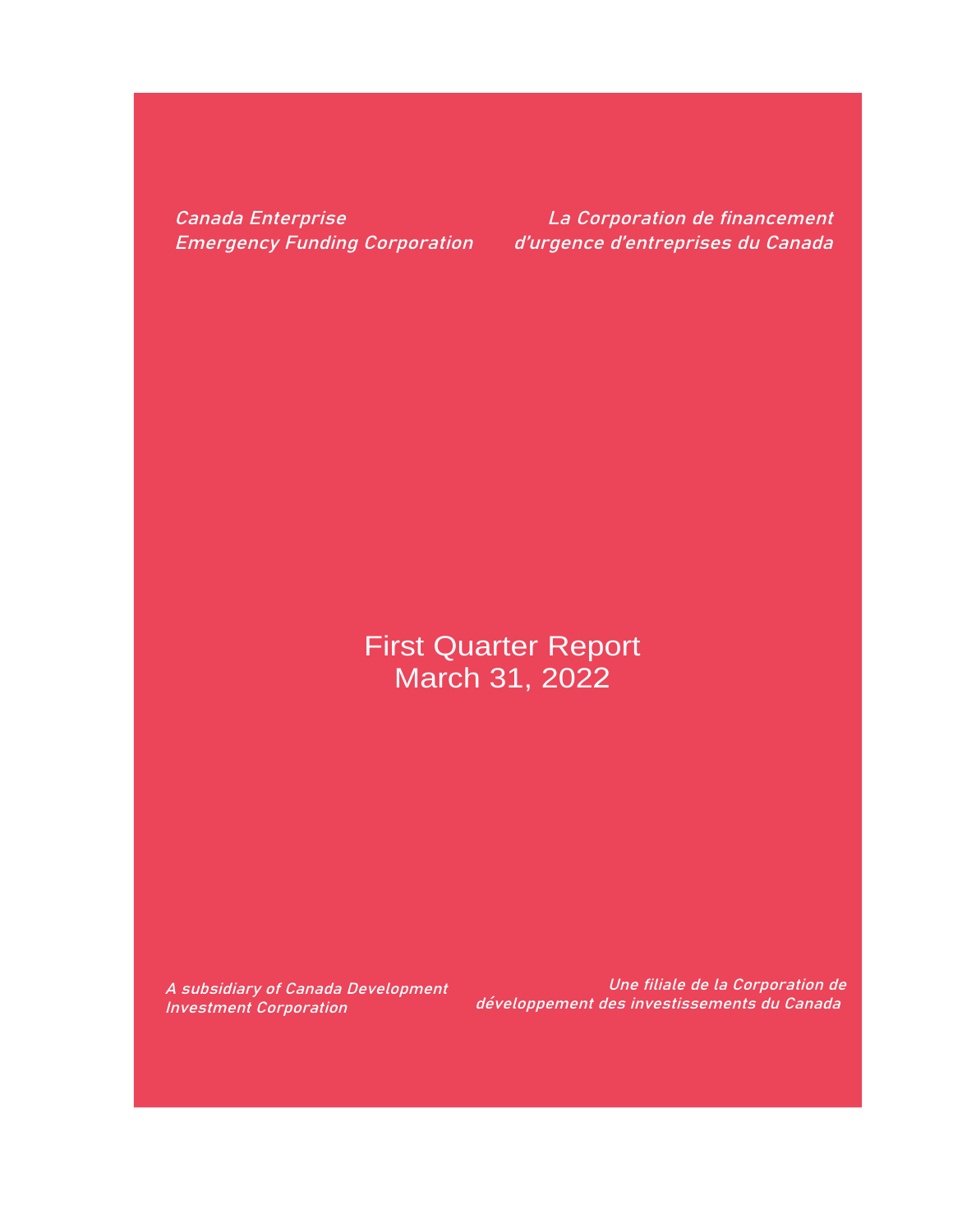### **Quarterly Financial Report – including MD&A**

### **Contents**

| Statement of Management Responsibility by Senior Officials                                                                       |   |
|----------------------------------------------------------------------------------------------------------------------------------|---|
| Mandate and Corporate Governance Practices                                                                                       |   |
| Management Discussion and Analysis of Results                                                                                    | 4 |
| Interim Condensed Financial Statements of Canada Enterprise Emergency Funding Corporation<br>for the period ended March 31, 2022 | 8 |

### **Corporate Address:**

Canada Enterprise Emergency Funding Corporation 1240 Bay Street, Suite 302 Toronto, Ontario M5R 2A7

**Telephone:**(416) 966-2221 **Facsimile:** (416) 966-5485 **Website:** [www.ceefc-cfuec.ca](http://www.ceefc-cfuec.ca/)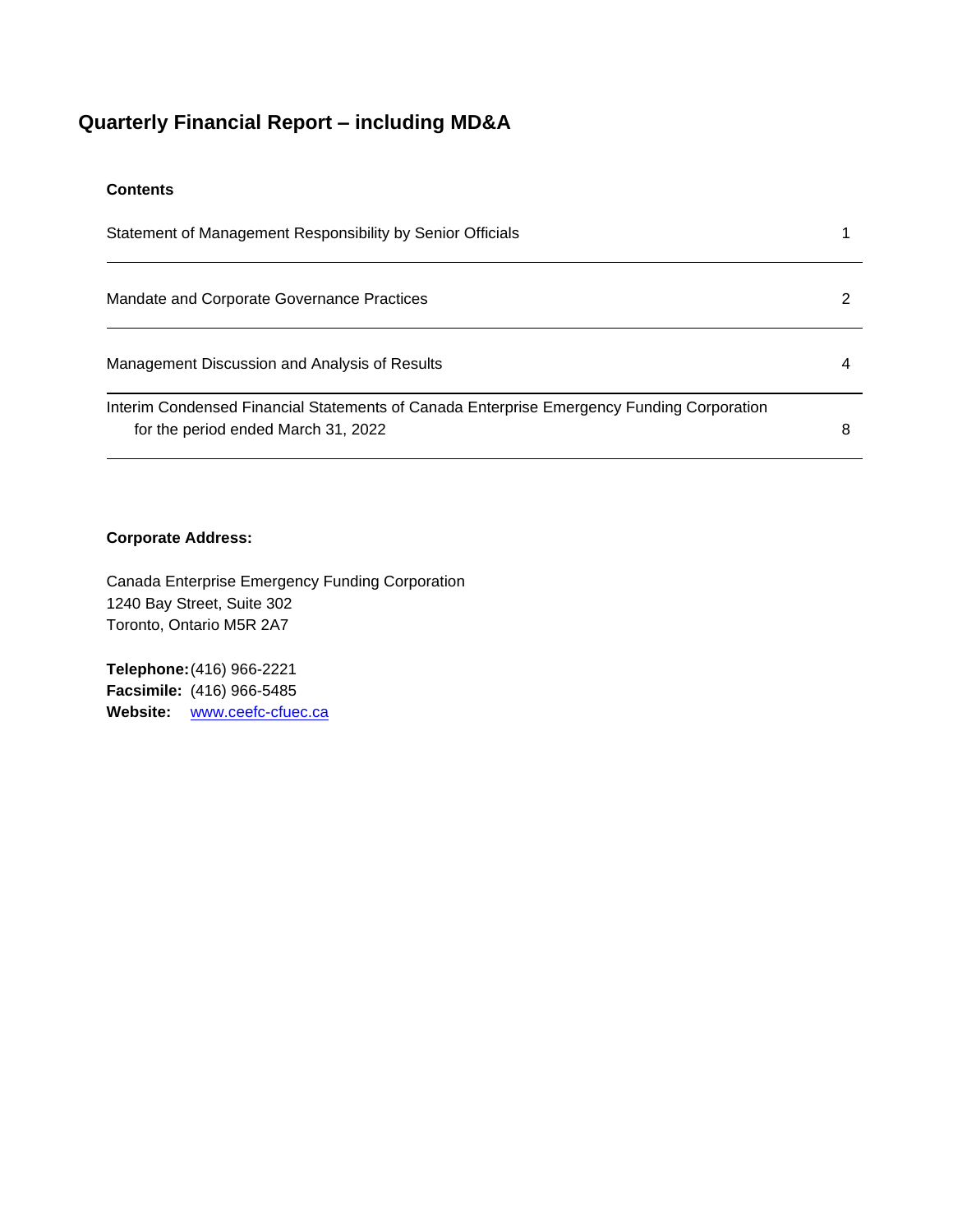#### **Management Responsibility For Financial Statements**

The accompanying unaudited interim condensed financial statements of Canada Enterprise Emergency Funding Corporation ("CEEFC" or the "Corporation") are the responsibility of management and were authorized for issue by the Board of Directors on May 26, 2022. The financial statements have been prepared by the Corporation in accordance with the Public Sector Accounting Standards. Where alternative accounting methods exist, the Corporation has chosen those it deems most appropriate in the circumstances.

CEEFC maintains systems of internal accounting and administrative controls designed to provide reasonable assurance that the financial records are reliable and form a proper basis for the preparation of the financial statements, and that its assets are properly accounted for and adequately safeguarded.

The Board of Directors carries out its responsibilities for the financial statements in this report principally through its Audit Committee. The Audit Committee reviews CEEFC's financial statements and reports its findings to the Board for its consideration and approval. The Audit Committee also meets with the Corporation's joint auditors to discuss auditing matters and financial reporting issues. An internal audit was conducted during the year ended December 31, 2021.

As President and Chief Executive Officer and Vice President, Finance of CEEFC, we have reviewed the Corporation's interim financial statements, and based upon our knowledge, having exercised due diligence, we believe they fairly present, in all material respects, the Corporation's financial position as at March 31, 2022, and its financial performance and cash flows for the three months ended March 31, 2022.

for

**Zoltan Ambrus, CFA, LLB Andrew Stafl, CPA, CA** President and Chief Executive Officer Vice President, Finance CEEFC CEEFC CEEFC CEEFC

May 26, 2022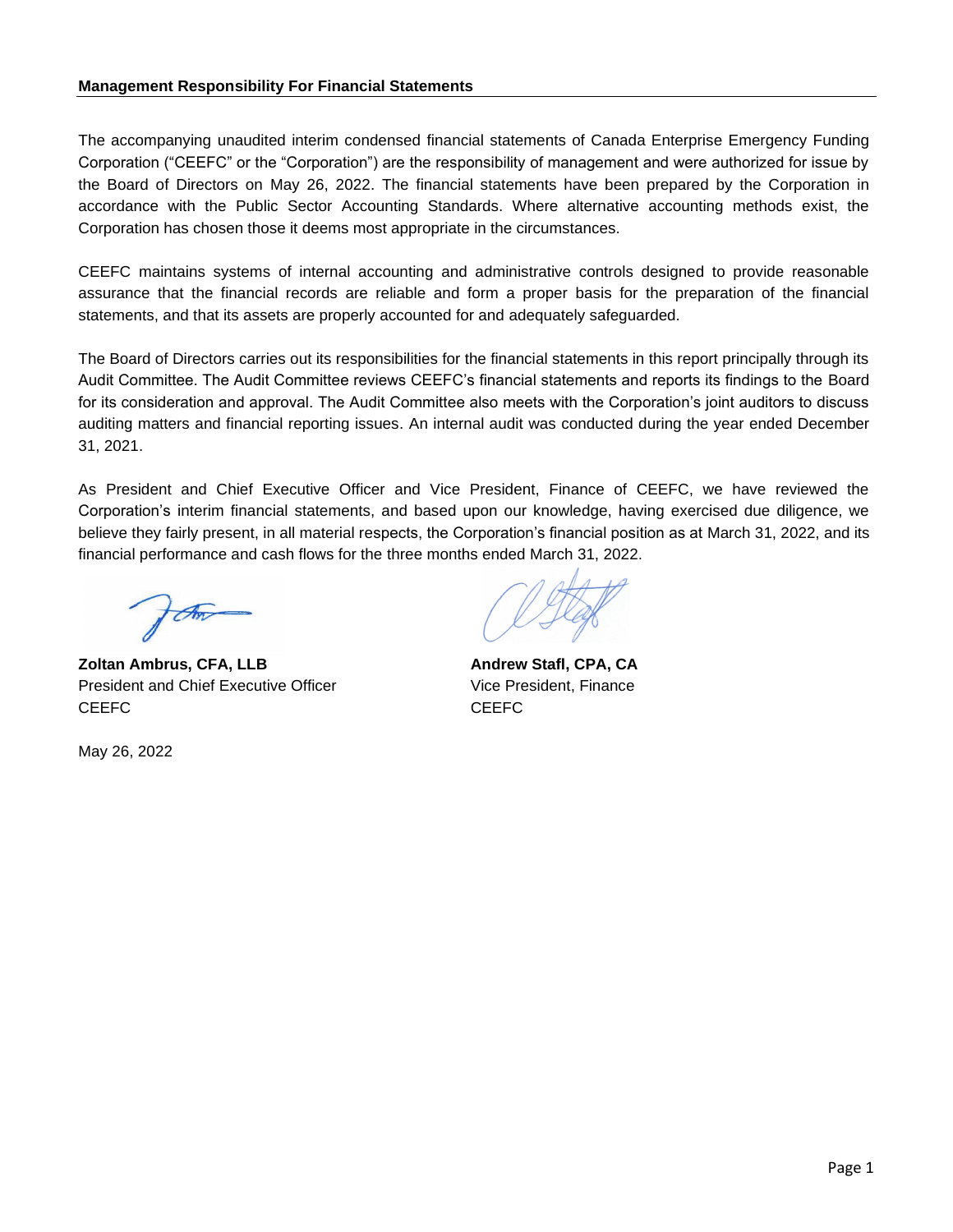Canada Enterprise Emergency Funding Corporation ("CEEFC" or the "Corporation") was incorporated on May 11, 2020 and is wholly-owned by Canada Development Investment Corporation ("CDEV"), a federal Crown corporation. CEEFC is a non-agent Crown corporation and is not subject to the *Income Tax Act* of Canada.

Since early 2020, the Canadian economy has been facing substantial challenges due to the global drop in demand for goods and services caused by the coronavirus ("COVID-19") pandemic. Companies' abilities to access credit have also been constrained due to uncertainties in the financial markets. Without continued access to credit, Canadian businesses have faced and may continue to face retrenchment, which could slow prospects for longerterm economic growth. CEEFC has been mandated to assist the Government of Canada ("Government of Canada" or the "Government") as part of Canada's COVID-19 Economic Response Plan through the implementation of the Large Employer Emergency Financing Facility ("LEEFF") along with Innovation, Science and Economic Development Canada ("ISED") and the Department of Finance.

#### **LEEFF Loans**

The LEEFF program is managed in accordance with terms and conditions approved by the Minister of Finance and is intended to provide bridge financing to Canada's largest employers, whose needs during the COVID-19 pandemic are not being met through conventional financing. The objective of LEEFF is to help protect Canadian jobs, help Canadian businesses weather the current economic downturn, and avoid bankruptcies of otherwise viable companies, where possible. LEEFF will not be used to resolve insolvencies or restructure firms, nor will it provide financing to companies that otherwise have the capacity to manage through the crisis. Instead, the additional liquidity made available through LEEFF provides emergency funding support for large Canadian enterprises facing financial challenges due to the economic impact of the COVID-19 pandemic, allowing these businesses and their suppliers to remain active during this difficult time and positioning them for a rapid economic recovery. The program is open to large Canadian employers who:

- (a) have a significant impact on Canada's economy, as demonstrated by having significant operations in Canada or supporting a significant workforce in Canada;
- (b) can generally demonstrate approximately \$300 million or more in annual revenues; and
- (c) require a minimum loan size of about \$60 million.

Companies that receive financing through LEEFF must agree to sustain their domestic operations, make reasonable commercial efforts to minimize the loss of jobs, and demonstrate a clear plan to return to financial stability. They must also agree to place restrictions on executive compensation, dividends, and share buybacks and publish annual climate-related disclosure reports indicating how their future operations will support environmental sustainability and Canada's climate goals. Standard LEEFF loans are funded on an 80% unsecured basis, with the remaining 20% funded on a secured basis on terms identical to those of the borrowers' existing secured lenders. Fees are charged based on the loan commitment and other loan fees are payable upon repayment. Interest rates escalate through the term of the five-year unsecured loan.

In April 2021, the government provided two additional financial support programs to be made available to Canadian airlines under the LEEFF program. One is available to the largest Canadian airlines and a voucher refund facility program is available to all Canadian airlines.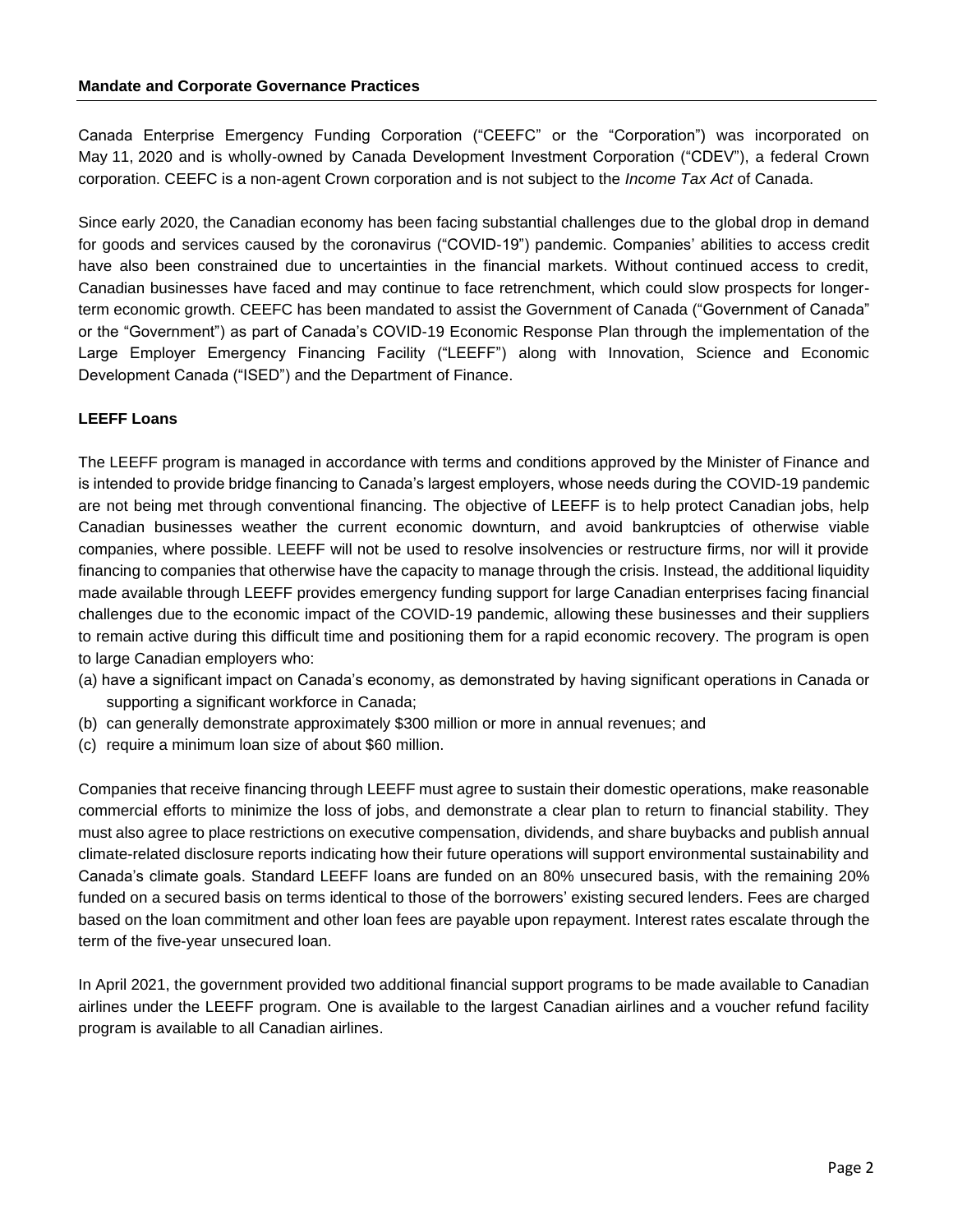### **Mandate and Corporate Governance Practices (continued)**

#### **Financial Support to the Canadian Airline Industry**

#### **Loans and Equity Investments**

To qualify for financial support, airline companies must meet the following requirements:

- (a) be incorporated or otherwise formed under the federal laws of Canada or a Canadian provincial or territorial jurisdiction,
- (b) have a minimum of \$4 billion in 2019 annual revenue,
- (c) not be involved in active insolvency proceedings, and
- (d) have significant operations or workforce in Canada.

The financial support may take the form of secured and unsecured loan facilities, or an equity investment with secured and unsecured loan facilities. In the case of an equity investment, the Corporation's investment in the common voting shares of an airline cannot exceed 20% of the total principal amount of the secured and unsecured loan facilities.

#### **Airline voucher refund loan facilities**

The voucher loan facilities are provided to the Canadian airlines to refund the cancelled travel owing to the COVID-19 pandemic. In order to be eligible for the financial assistance for a voucher refund, the airline must be a customerfacing airline and must meet the following requirements:

- (a) be incorporated or otherwise formed under the federal laws of Canada or a Canadian provincial or territorial Jurisdiction;
- (b) have a minimum of \$300 million in annual pre-COVID-19 revenue; and
- (c) not be involved in active insolvency proceedings.

The voucher facility is a non-revolving term loan. The aggregate amount of the voucher facility shall not exceed the maximum refund liability. The cap that is applicable to a particular airline will be between 80% and 100% of the airline's estimate of the maximum refund liability. The maximum amount that an airline can borrow under this program is \$2 billion. The interest rate will be fixed through the seven-year term.

In March of 2022 changes were made to the original LEEFF loans to the existing borrowers in the Canadian airline industry that have faced challenges due to the COVID-19 Omicron variant and related travel restrictions. These changes include, deferring the start of the increase in interest rates on LEEFF unsecured loans until December 31, 2023 , extending until December 31, 2024 the time that an airline has the option to pay interest in kind (PIK) by adding it to the principal of its unsecured loan and extending to December 31, 2023 the period that an airline has to repay its unsecured LEEFF loan in order to cancel half of the warrants a Canadian public company issued in respect of its LEEFF loan or not incur the additional 6.25 per cent loan fee that a borrower that is not a Canadian public company is required to pay under LEEFF loan program.

### **CEEFC Responsibilities and Governance Practices**

CEEFC is responsible for receiving applications, performing financial analysis and due diligence, assessing the requests against the eligibility criteria and terms approved by the Minister of Finance, and entering into and funding transactions in accordance with such terms. CEEFC is responsible for monitoring and managing the loans it makes. CEEFC is funded through preference shares issued to the Government of Canada in accordance with a funding agreement.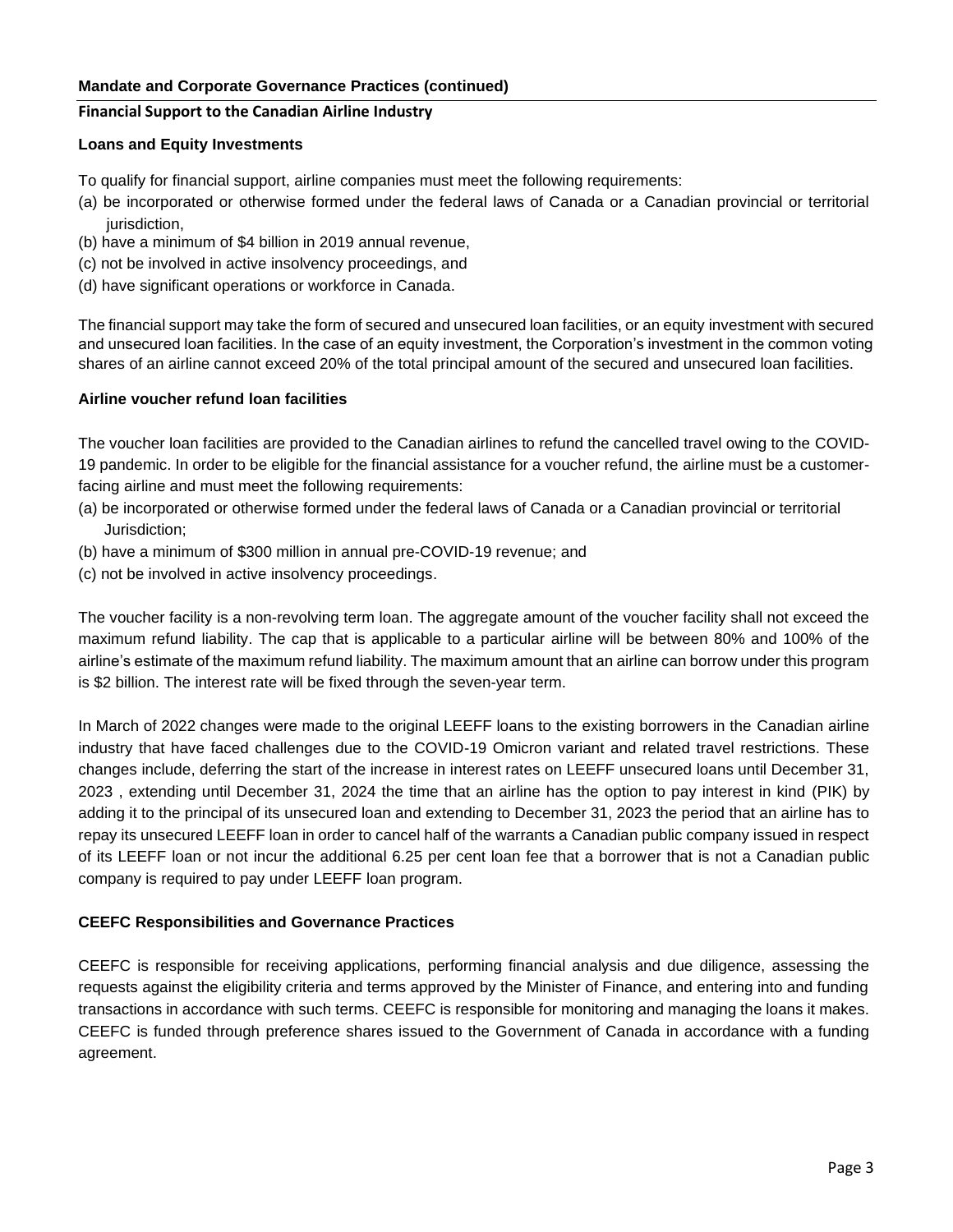As part of the Government of Canada's strategy to combat climate change, CEEFC is in the process of developing its own reporting for climate-related financial risks starting for calendar year 2022 using the standards of the Task Force on Climate-related Financial Disclosures.

The Board of CEEFC was appointed by CDEV and is responsible for the overall strategy and operation of the Corporation. The Board has engaged a President and Chief Executive Officer with responsibility to manage the Corporation in accordance with the mandate received from the Minister of Finance. CEEFC has a management team based in Toronto that works closely with external consultants, contractor specialists, and the Board to ensure the effective functioning of the Corporation. CEEFC's parent, CDEV, provides support functions and the expertise of some of its executive team to the Corporation, in exchange for a management fee, through a services agreement.

The public communications of CEEFC, including this quarterly report, may include forward-looking statements that reflect management's expectations regarding CEEFC's objectives, strategies, outlooks, plans, anticipations, estimates, and intentions. By their very nature, forward-looking statements involve numerous factors and assumptions, and they are subject to inherent risks and uncertainties, both general and specific. In particular, predictions, forecasts, projections, or other elements of forward-looking statements may not be achieved.

A number of risks, uncertainties, and other factors could also cause actual results to differ materially from what is currently expected. Specifically, CEEFC's interest income on loans is calculated using the effective interest rate method which includes a number of assumptions concerning the timing of expected loan draws and loan repayments. These assumptions may change based on updated information and could give rise to gains or losses over the term of the loans. Such gains or losses are recognized in the Statement of Operations and Accumulated Surplus in the period in which assumptions are updated. CEEFC also owns equity instruments that are subject to market risk that will affect the future financial results when sales are made.

### **Corporate Performance**

As part of its mandate, CEEFC is required to receive loan applications, assess the requests against the eligibility criteria and terms approved by the Minister of Finance, and fund eligible transactions. In addition, CEEFC must monitor and manage its loans.

CEEFC developed processes and procedures to implement the LEEFF program. CEEFC also engaged financial and legal advisors to assist in evaluating loan applications and executing loan documents. Since incorporation, CEEFC reviewed and assessed several loan applications from potential borrowers. As detailed below, CEEFC has issued the following loans and the Corporation is now monitoring and managing these funded loans.

#### **Loans issued**

|                               |                  | As at March 31, 2022 |                 |
|-------------------------------|------------------|----------------------|-----------------|
|                               | <b>Agreement</b> | <b>Total Loan</b>    | Amount          |
| <b>Borrower</b>               | Signed           | <b>Commitment</b>    | <b>Funded</b>   |
| Conuma Resources Ltd.         | Oct. 2020        | 120 million<br>\$.   | \$120.0 million |
| Sunwing Vacations Inc.        | Jan. 2021        | 217 million          | 216.5 million   |
| Transat A.T. Inc.             | Apr. 2021        | 390 million          | 360.0 million   |
| Porter Aircraft Leasing Corp. | Jun. 2021        | 250 million          | 130.0 million   |
|                               |                  | \$977 million        | \$826.5 million |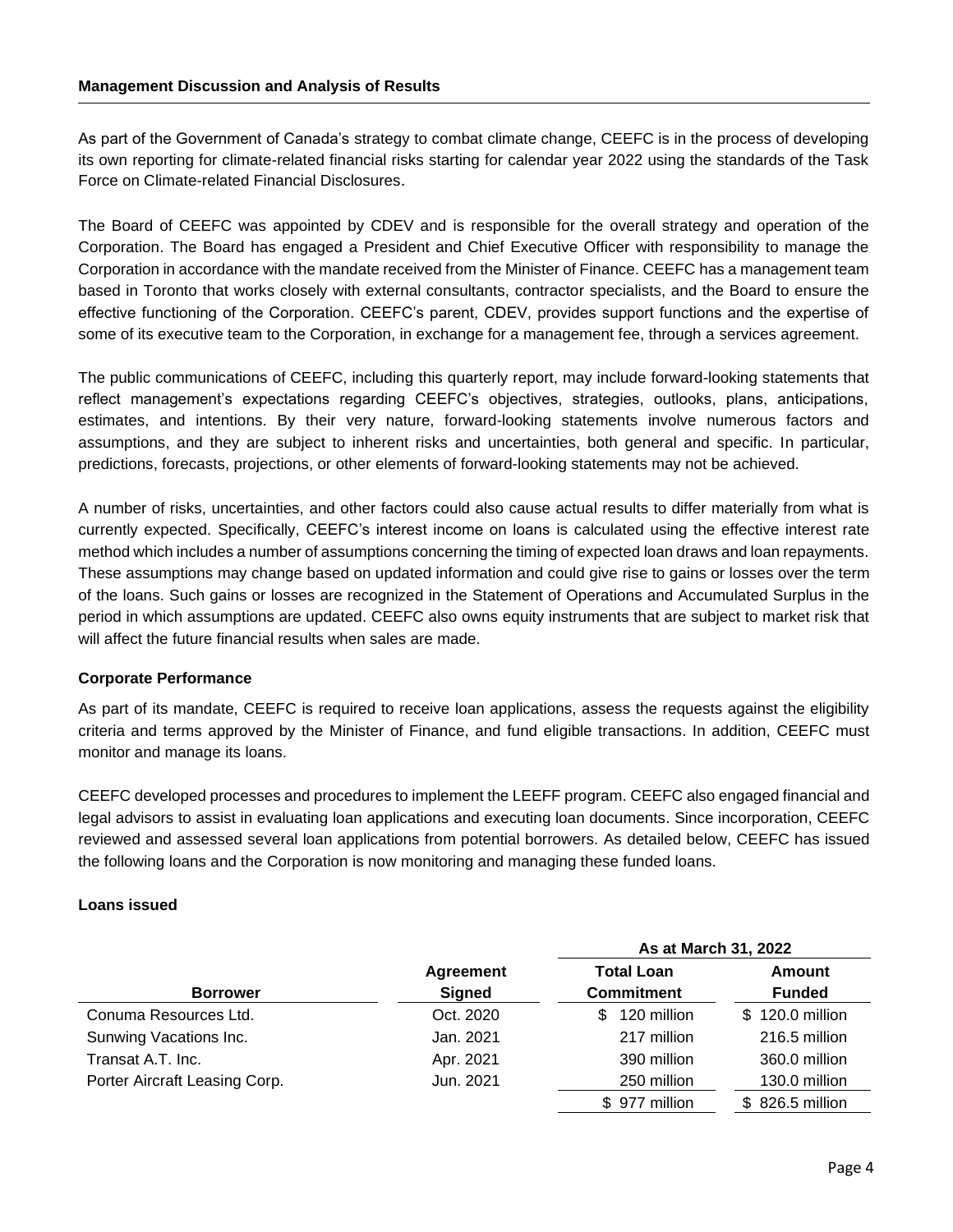#### **As at March 31, 2022 Borrower Agreement Signed Total Loan Commitment Amount Funded** Air Canada **Apr. 2021 Apr. 2021 3** 1,273.3 million \$ 1,273.3 million Transat A.T. Inc. Case Contract A.T. Inc. Contract A.T. Inc. Contract A.T. Inc. Apr. 2021 353.3 million 348.6 million Porter Aircraft Leasing Corp. Jun. 2021 9.5 million 9.5 million Sunwing Vacations Inc. Jun. 2021 99.6 million 99.6 million \$1,735.7 million \$ 1,731.0 million

### **Voucher refund loans issued**

### **Warrants**

Due to the cancellation of the loan facilities by Air Canada on November 19, 2021, the 7.3 million unvested warrants were automatically cancelled. In January 2022, Air Canada repurchased the 7.3 million vested warrants for negotiated proceeds of \$82 million.

### **Analysis of External Business Environment**

The management of CEEFC's loan portfolio will depend on overall market and economic conditions as well as factors specific to CEEFC's borrowers. All of CEEFC's airline borrowers have been severely impacted by domestic and international travel restrictions and other economic impacts from COVID-19 on their operations, and another borrower operates in the steel-making coal business which has been impacted by restrictions on operations and the impacts on international markets on the steel-making industry. The global outbreak of COVID-19 has had limited impact on CEEFC's operations. LEEFF borrowers are required to produce an annual climate-related financial disclosure report which follows the recommendations of the Financial Stability Board's Taskforce on Climate-Related Financial Disclosures. Reports are required to be produced in June of each year, with the first set of reports produced in June 2021.

### **Risks**

A substantial amount of credit risk is associated with LEEFF loans based on the terms and eligibility criteria of the program. The financial performance of CEEFC is highly dependent on the timing of any economic recovery and the impact of the current and future COVID-19 waves. Given CEEFC's mandate to help Canadian businesses weather the current economic downturn and avoid bankruptcies of otherwise viable firms where possible, it is expected that there will be losses in the portfolio. CEEFC's main role is to lend based on conditions set by the Government's LEEFF term sheet and not on an assessment of the borrower's creditworthiness. CEEFC has a high tolerance for macro-economic risks and for potential financial losses within the terms of the LEEFF program. However, CEEFC will monitor the activities of its loan portfolio.

The investment in Air Canada common shares and holdings of common share warrants in Air Canada and Air Transat are subject to fluctuations in value due to performance in the overall stock market, risks of the airline industry and the corporate performance of each borrower. The fluctuations in share price will impact financial results. Due to the implementation of PS3450 as at January 1, 2022, the common shares and the warrants are carried at fair value.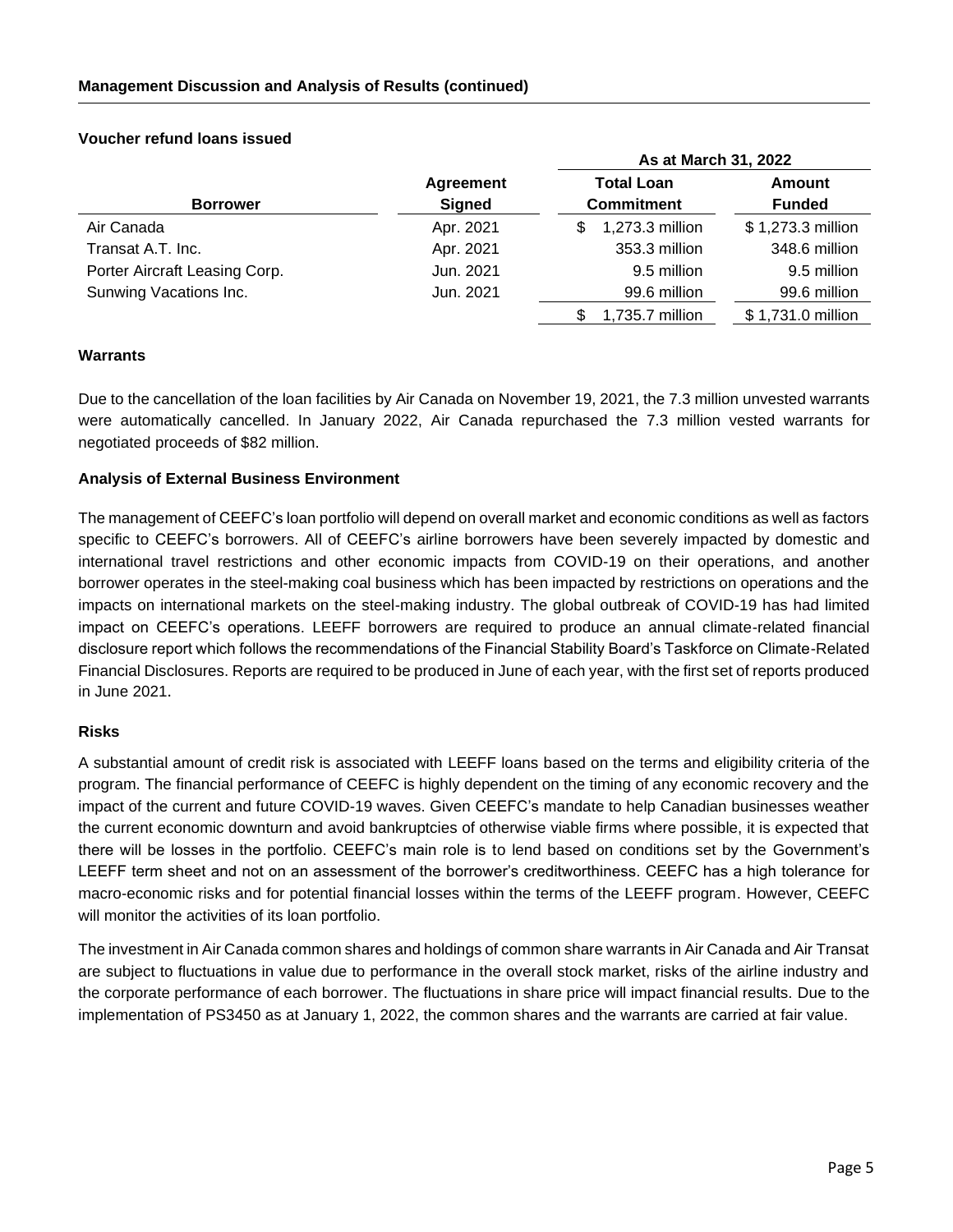### **Interim Condensed Financial Statements for the three-month period ended March 31, 2022**

The unaudited interim condensed financial statements for the three months ended March 31, 2022 have been prepared in accordance with Public Sector Accounting Standards ("PSAS"). Although CEEFC is wholly owned by CDEV, CDEV does not consolidate the financial results of CEEFC under CDEV's International Financial Reporting Standards ("IFRS") accounting framework.

Effective January 1, 2022, the corporation early adopted the following standards. These standards have been applied on a prospective basis without restating the 2021 comparative figures. For further details refer to Note 3, Adoption of new accounting standards of the Corporation's three months ended March 31, 2022, Interim Condensed Financial Statements.

- a) PS 1201 Financial Statement Presentation replaces PS1200 Financial Statement Presentation
- b) PS 3450 Financial instruments
- c) PS 2601– Foreign Currency Translation

Total revenue, excluding the Government contribution for the three months ended March 31, 2022, was \$107 million compared to \$8 million for the same period in 2021. The revenue in Q1 2022 consisted of the interest earned on the funded loans to its borrowers, including the amortization of certain loan and transaction fees over the expected life of the loans and a gain of \$82 million due to the repurchase of warrants by Air Canada. Revenue for the three months ended March 31, 2022 is considerably higher due to higher loan balances and also due to the recognition of a gain of \$82 million on the repurchase of warrants by Air Canada. Budgeted revenue of \$34 million is lower than the actual revenue of \$107 million mainly due to the gain of \$82 million earned on the repurchase of warrants.

A significant portion of professional fees incurred are recovered from borrowers. Under PSAS the fees are recorded in expenses as incurred and the recovery of the fees are recognized through the effective interest rate methodology ("EIRM") over the life of the loan. The expenses primarily consisted of financial and legal advisory fees in connection with financial and legal due diligence on loan applications. Total expenses for the three months ended Mar 31, 2022, were \$1 million compared to \$2 million for the period ended March 31, 2021. The decrease in expenses is mainly due to the decrease in professional fees of \$1 million. In 2021 the professional fees incurred were comparatively higher, mainly due to the services provided by legal and financial advisers for the development and implementation of the LEEFF program. The actual expenses incurred as at March 31, 2022 of \$1 million is comparable to the budgeted expenses of \$1 million. No provision for credit loss was incurred in the period as no loans were impaired as at March 31, 2022.

In Q1 2022 due to the decrease in the interest rates and the extension of PIK offered to the Airline industry, the Corporation incurred a substantial modification or extinguishment. Consequently, the Corporation de-recognized the amortized cost of the original loan and recognized a new loan at cost, resulting in a loss on extinguishment of \$76 million.

There was no Government contribution for the period ended March 31, 2022. The Government contribution for the comparative period amounted to \$220 million and represents the preference shares issued to the Government of Canada.

Cash and cash equivalents as at March 31, 2022, amounted to \$182 million compared to \$333 million as at December 31, 2021. During the quarter cash decreased by \$151 million mainly due to loans issued for \$250 million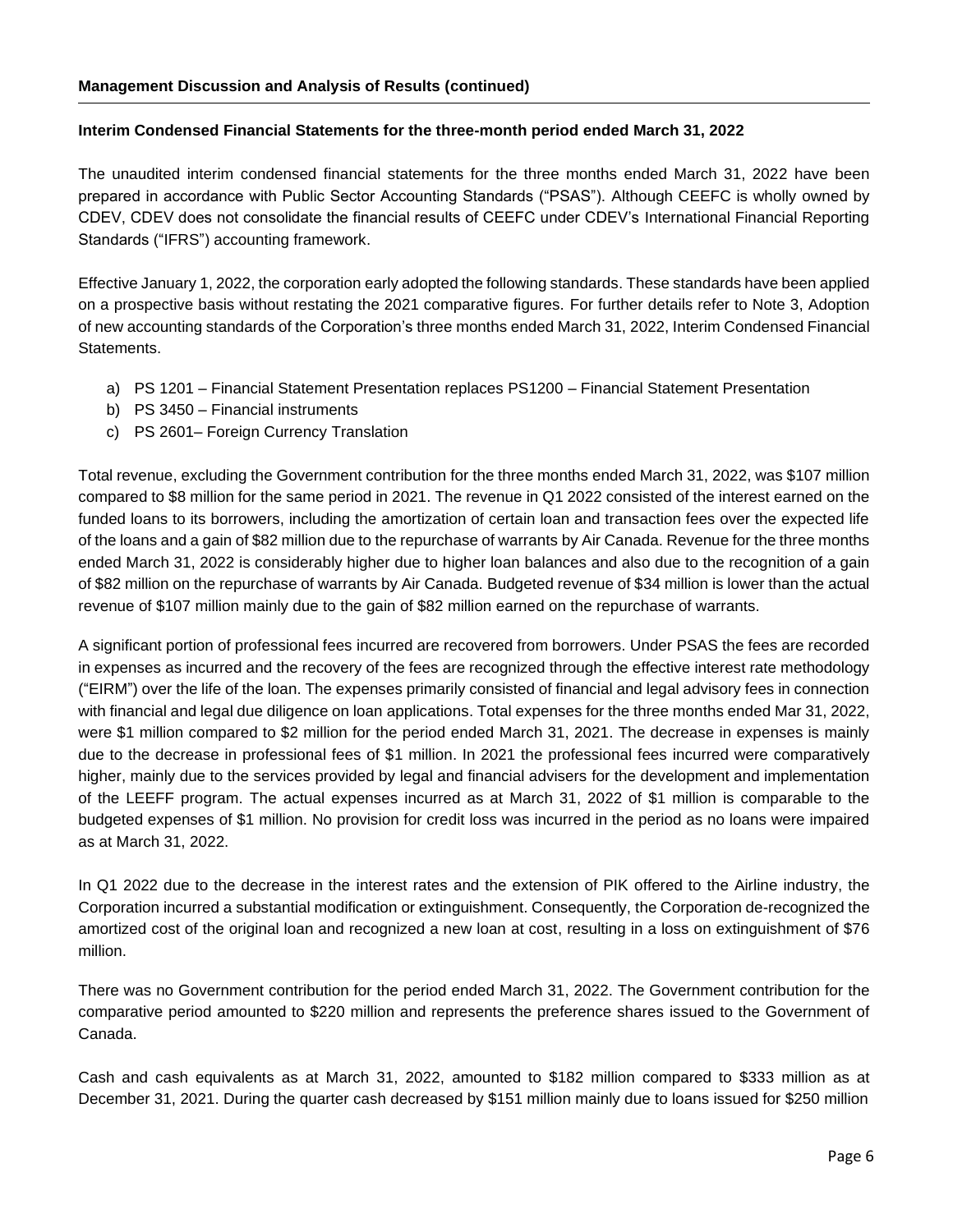off set by the sale of warrants of \$82 million, repayment of loans of \$10 million, and interest received during the period of \$7 million.

Loans to borrowers totaled \$2,503 as at March 31, 2022 compared to \$2,348 million as at December 31, 2021. The increase is primarily due to the funding of loans to existing borrowers of \$250 million, interest calculated based on EIRM for \$23 million off set by interest received of \$7 million, adjustments made due to the adoption of PS 3450 of \$27 million and loss on adjustment due to modification of loans \$76 million. For up-to-date details on loans issued, please refer to the CEEFC website [\(www.ceefc-cfuec.ca\)](http://www.ceefc-cfuec.ca/).

Due to adoption of the new accounting standard PS 3450 on January 1, 2022, the common shares and warrants are initially and subsequently recorded at fair value. As at March 31, 2022, the fair value of common shares in Air Canada was \$523 million compared to the carrying value as at December 31, 2021 of \$500 million recorded at cost. During the period ended March 31, 2022 Air Canada repurchased the 7.3 million outstanding vested Air Canada warrants for \$82 million and the number of vested warrants of Air Transat increased by 4.7 million to 12 million. The fair value of warrants as at March 31, 2022 is \$31 million. As at December 31, 2021 the Air Canada and Air Transat warrants were nil, recorded at cost under the PSAS accounting framework.

Deferred liability represents the fair value of the unvested warrants at inception and is not adjusted for fair value movements. As the warrants vest the deferred liability and the corresponding unvested portion of the warrants are de-recognized. The deferred liability as at March 31, 2022 was \$2 million.

No dividends were paid to the common or preference shareholders during first quarter of 2022.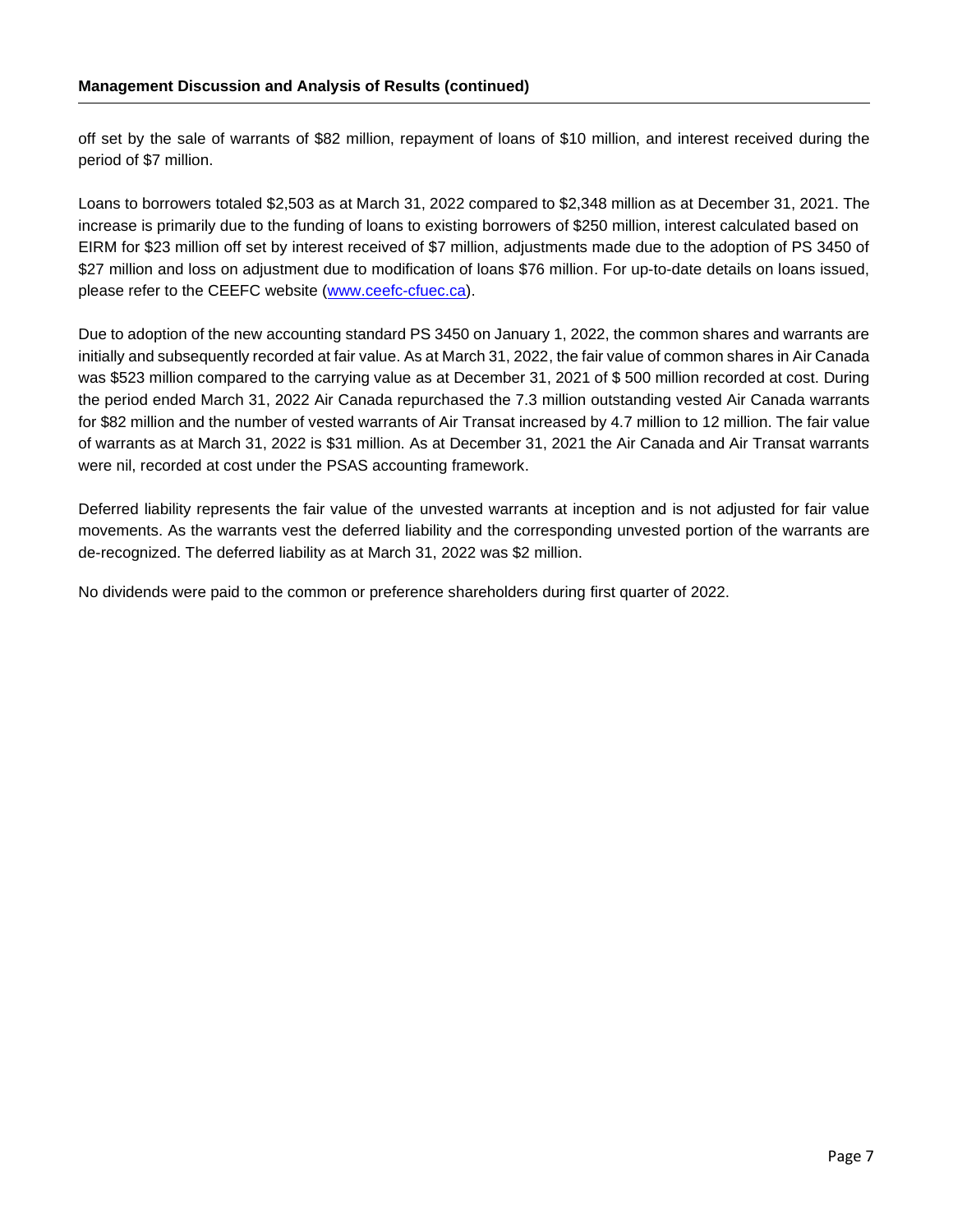Interim Condensed Financial Statements of

## **CANADA ENTERPRISE EMERGENCY FUNDING CORPORATION**

Three months ended March 31, 2022

(Unaudited)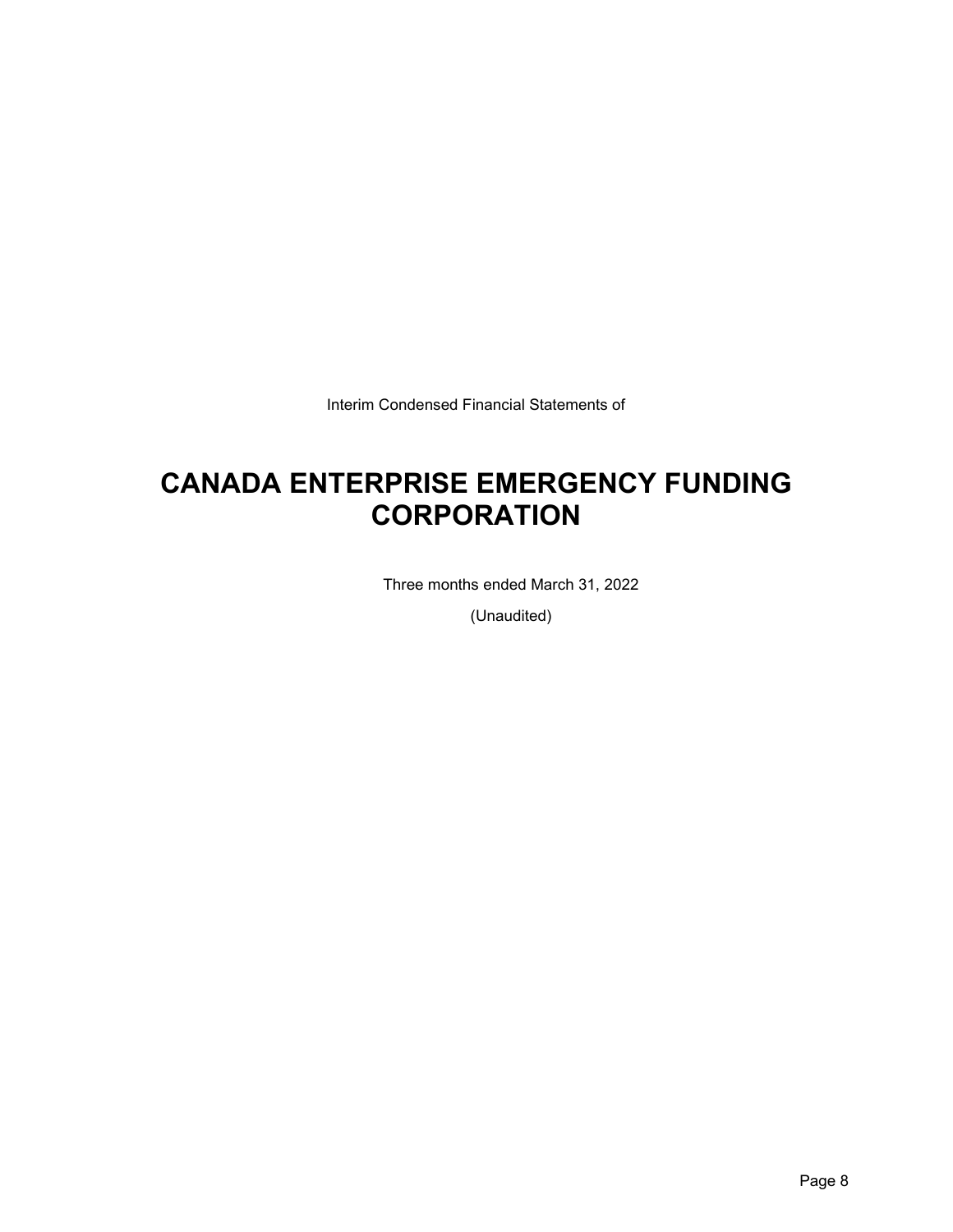Interim Condensed Statement of Financial Position (Unaudited) (Thousands of Canadian Dollars)

|                                      | March 31,        | December 31,    |
|--------------------------------------|------------------|-----------------|
|                                      | 2022             | 2021            |
| <b>Financial Assets</b>              |                  |                 |
| Cash and cash equivalents (Note 4)   | \$<br>181,739    | \$<br>332,928   |
| Interest and other receivables       |                  | 67              |
| Loans to borrowers (Notes 3, 5)      | 2,502,819        | 2,348,236       |
| Equity investments (Notes 3, 6)      | 523,095          | 500,000         |
| Warrants (Notes 3, 6)                | 31,191           |                 |
|                                      | 3,238,844        | 3,181,231       |
| <b>Financial Liabilities</b>         |                  |                 |
| Trade payables                       | 2,027            | 1,812           |
| Due to shareholder (Note 7)          | 228              | 257             |
| Deferred liability (Notes 3, 8)      | 2,256            |                 |
|                                      | 4,511            | 2,069           |
| <b>Net Financial Assets and</b>      |                  |                 |
| <b>Accumulated Surplus (Notes 9)</b> | 3,234,333        | 3,179,162       |
| Accumulated surplus is comprised of: |                  |                 |
| Accumulated operation surplus        | 3,209,377        | 3,179,162       |
| Accumulated remeasurement gains      | 24,956           |                 |
|                                      | 3,234,333<br>\$. | \$<br>3,179,162 |

Commitments (Note 11)

On behalf of the Board: **Annohio Rook** Director <u>JAPP.</u> Director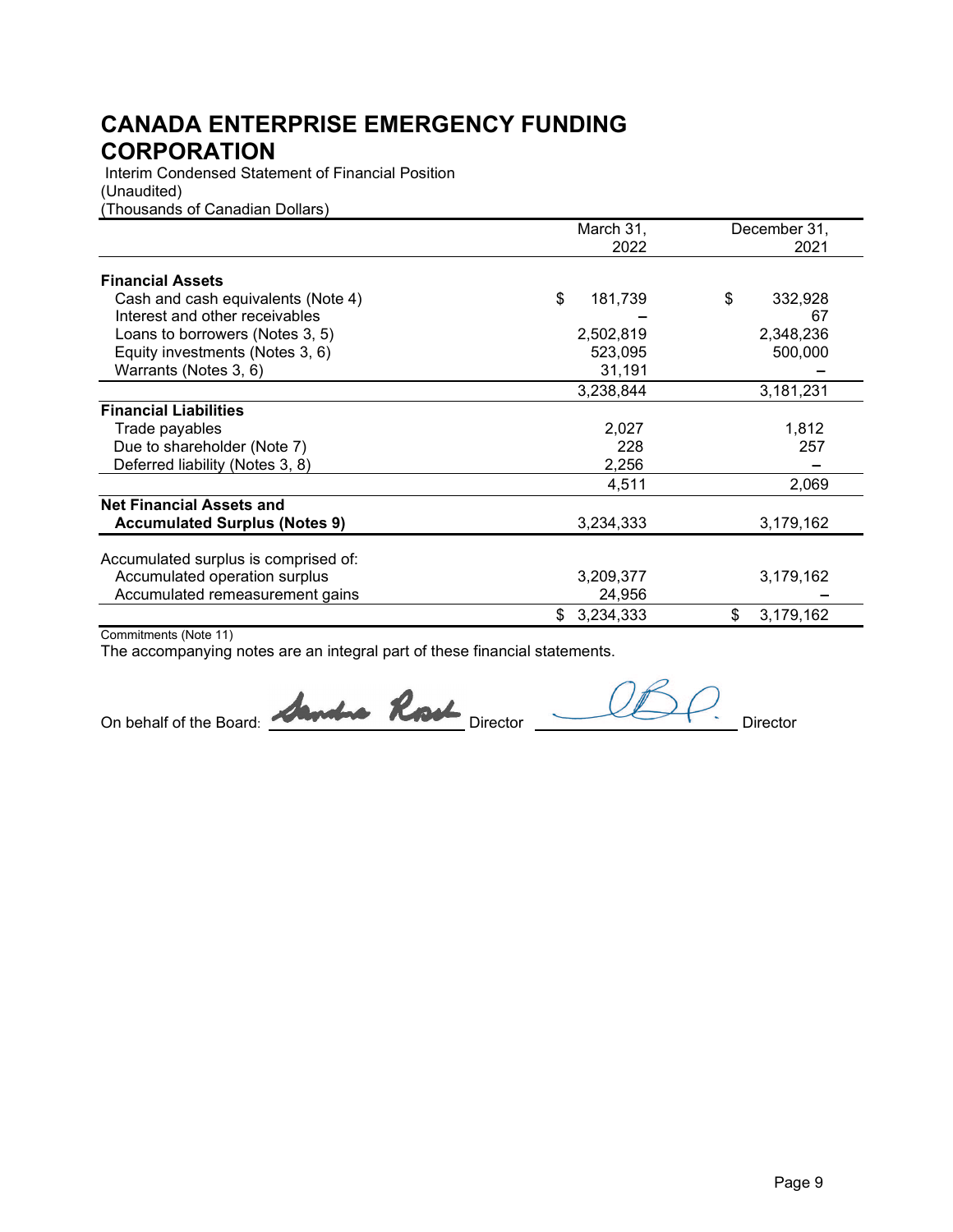Interim Condensed Statement of Operations and Accumulated Surplus (Unaudited) (Thousands of Canadian Dollars)

|                                                 | Three months ended March 31 |               |    |           |    |         |
|-------------------------------------------------|-----------------------------|---------------|----|-----------|----|---------|
|                                                 |                             |               |    | 2022      |    | 2021    |
|                                                 |                             | <b>Budget</b> |    | Actual    |    | Actual  |
| <b>Revenue</b>                                  |                             |               |    |           |    |         |
| Interest income - loans                         | \$                          | 34,057        | \$ | 24,418    | \$ | 7,486   |
| Interest income - bank                          |                             |               |    | 210       |    | 20      |
| Gain on sale of warrants                        |                             |               |    | 82,214    |    |         |
|                                                 |                             | 34,057        |    | 106,842   |    | 7,506   |
| <b>Expenses</b>                                 |                             |               |    |           |    |         |
| Professional fees                               |                             | 750           |    | 880       |    | 1,433   |
| Management fees (Note 7)                        |                             | 170           |    | 170       |    | 170     |
| Salaries and benefits                           |                             | 50            |    | 55        |    | 74      |
| Loss on adjustment due to                       |                             |               |    |           |    |         |
| modifications of loans (Note 5)                 |                             |               |    | 75,521    |    |         |
| Other                                           |                             | 170           |    |           |    | 75      |
|                                                 |                             | 1,140         |    | 76,627    |    | 1,752   |
| Surplus (deficit) before                        |                             |               |    |           |    |         |
| government contribution                         |                             | 32,917        |    | 30,215    |    | 5,754   |
| <b>Government contribution (Note 9)</b>         |                             | 100,000       |    |           |    | 220,000 |
| Surplus for the period                          |                             | 132,917       |    | 30,215    |    | 225,754 |
| Accumulated operating surplus,                  |                             |               |    |           |    |         |
| beginning of period                             |                             | 3,412,596     |    | 3,179,162 |    | 189,458 |
| Accumulated operating surplus, end<br>of period | \$                          | 3,545,513     | \$ | 3,209,377 | \$ | 415,212 |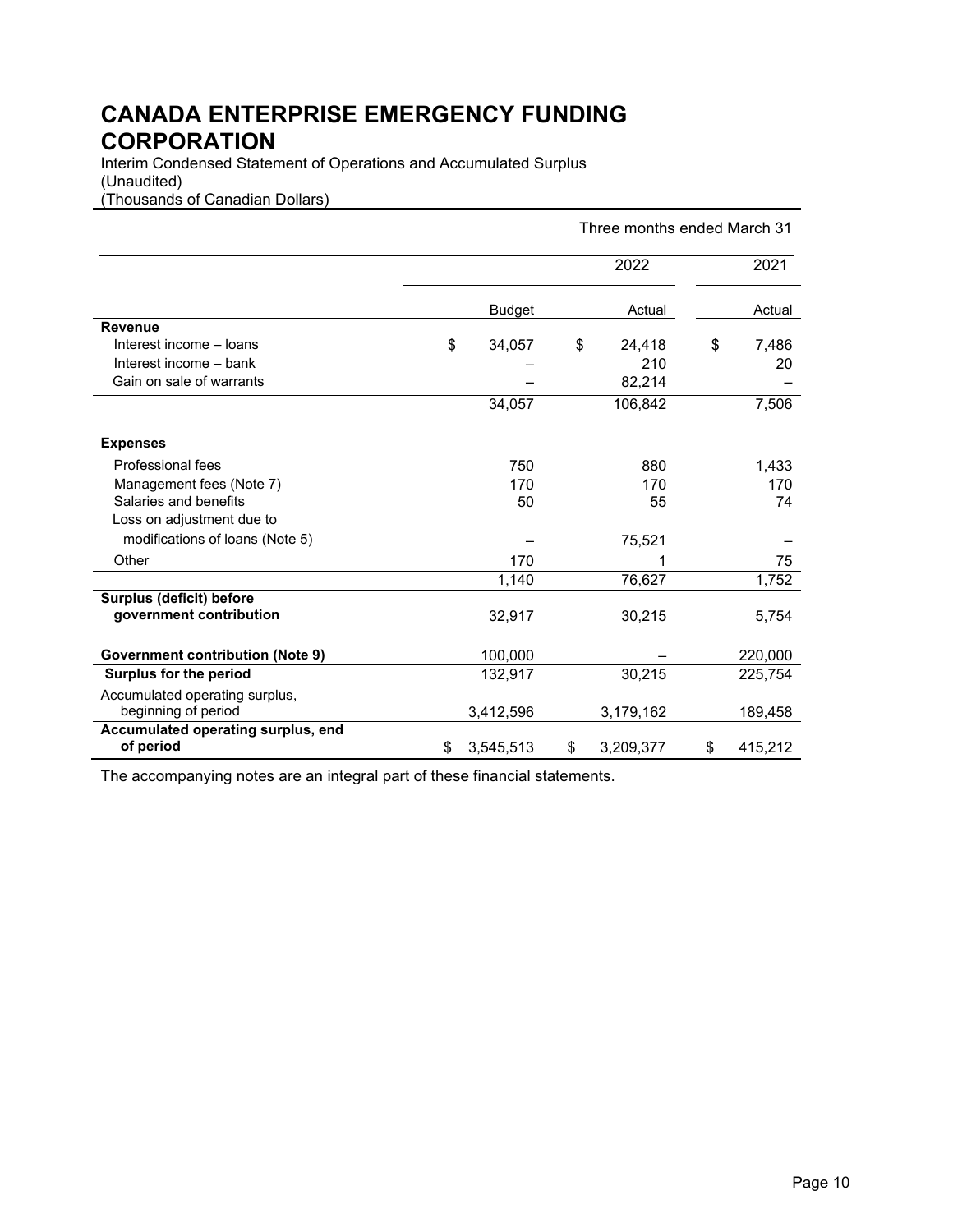Interim Condensed Statement of Remeasurement Gains and Losses (Unaudited) (Thousands of Canadian Dollars)

|                                                                                                                                           | Three months ended March 31 |
|-------------------------------------------------------------------------------------------------------------------------------------------|-----------------------------|
|                                                                                                                                           | 2022                        |
| Accumulated remeasurement gains, beginning of period<br>adjusted (Note 3)                                                                 | \$<br>24,770                |
| Remeasurement gains arising during the period<br>Unrealized gains (losses) on equity investments<br>Unrealized gains (losses) on warrants | 67,301<br>15.099            |
| Amount reclassified to the statement of operations and<br>accumulated surplus<br>Realized gains on warrants                               | (82,214)                    |
| Net remeasurement gains and losses, for the period                                                                                        | 186                         |
| Accumulated remeasurement gains and losses end of<br>period                                                                               | 24.956                      |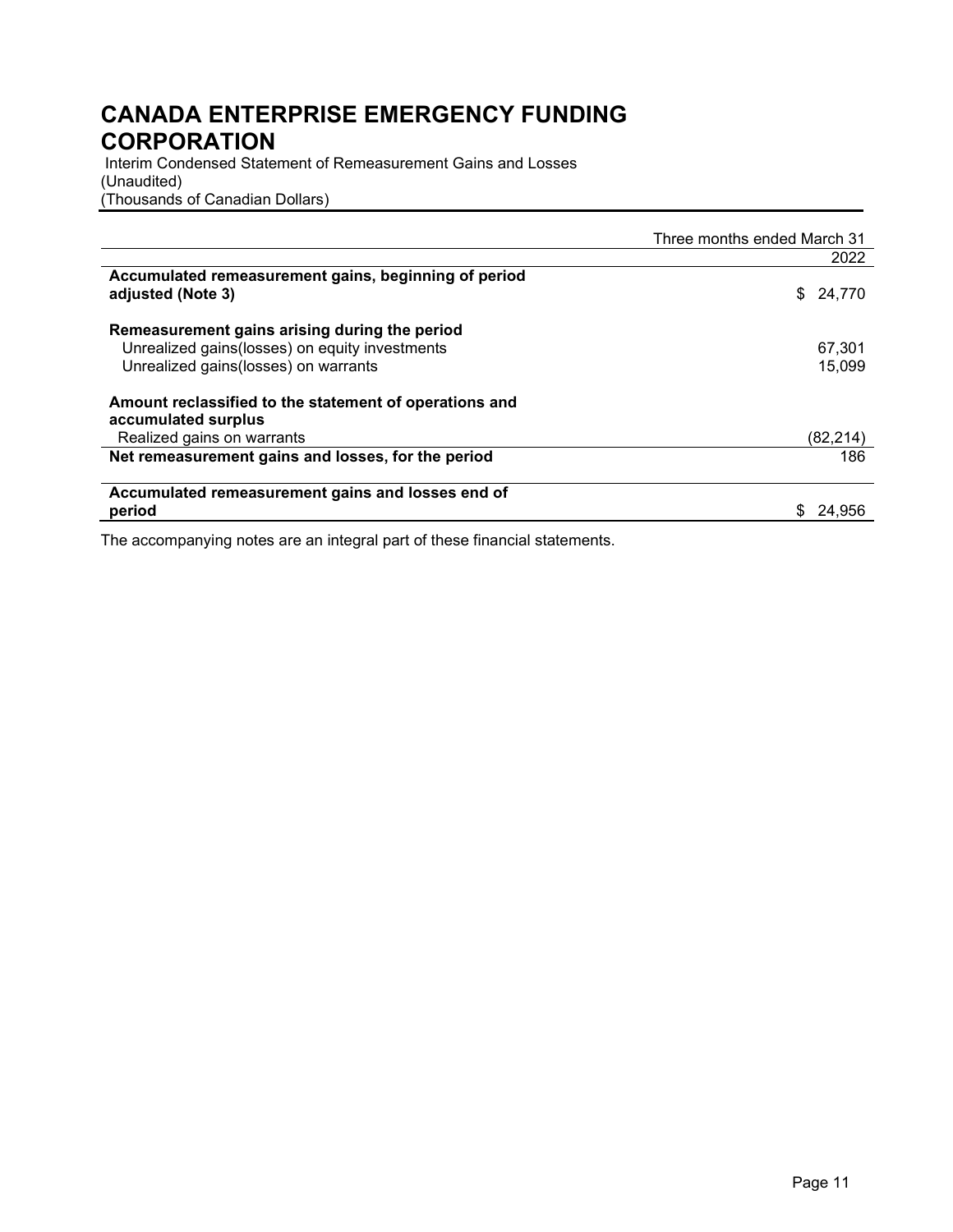Interim Condensed Statement of Change in Net Financial Assets (Unaudited) (Thousands of Canadian Dollars)

|                                    | Three months ended March 31 |               |    |           |    |         |
|------------------------------------|-----------------------------|---------------|----|-----------|----|---------|
|                                    |                             |               |    | 2022      |    | 2021    |
|                                    |                             |               |    |           |    |         |
|                                    |                             | <b>Budget</b> |    | Actual    |    | Actual  |
| Surplus for the period             | \$                          | 132,917       | \$ | 30,215    | \$ | 225,754 |
|                                    |                             |               |    |           |    |         |
| Net remeasurement gains for the    |                             |               |    |           |    |         |
| period                             |                             |               |    | 24,956    |    |         |
| Increase in financial assets       |                             | 132,917       |    | 55,171    |    | 225.754 |
|                                    |                             |               |    |           |    |         |
| Net financial assets, beginning of |                             |               |    |           |    |         |
| period                             |                             | 3,412,596     |    | 3,179,162 |    | 189,458 |
| Net financial assets, end of       |                             |               |    |           |    |         |
| period                             | \$                          | 3,545,513     | S  | 3,234,333 | \$ | 415,212 |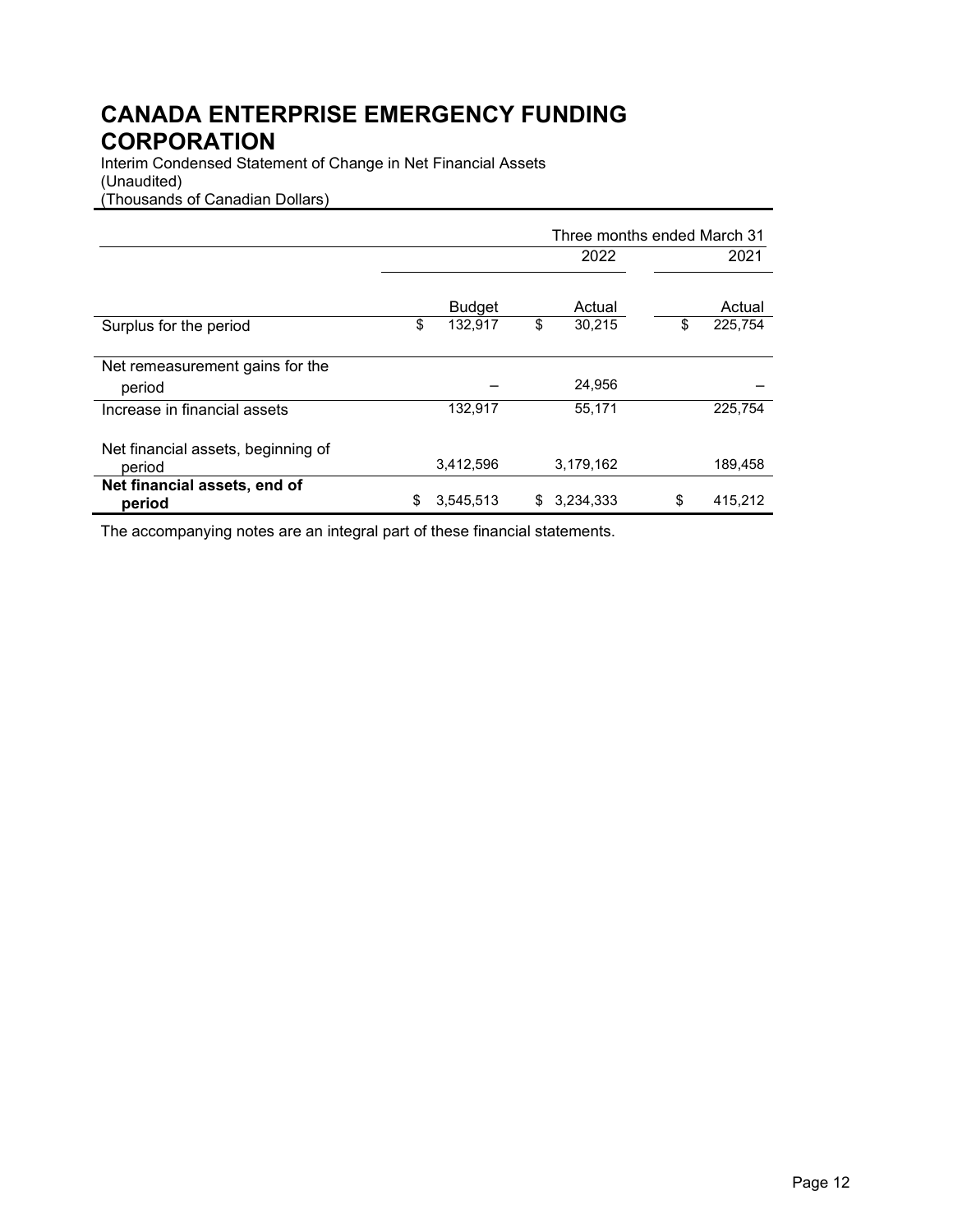Interim Condensed Statement of Cash Flow (Unaudited) (Thousands of Canadian Dollars)

|                                                  | Three months ended March 31 |    |            |
|--------------------------------------------------|-----------------------------|----|------------|
|                                                  | 2022                        |    | 2021       |
| <b>Operating activities:</b>                     |                             |    |            |
| Surplus for the period                           | \$<br>30,215                | \$ | 225,754    |
| Adjustments for non-cash items:                  |                             |    |            |
| Interest income - loans (Note 5)                 | (24, 418)                   |    | (7, 486)   |
| Loss on adjustment due to modifications of loans | 75,521                      |    |            |
| Loan interest and fees received in cash (Note 5) | 6,764                       |    | 471        |
|                                                  | 88,082                      |    | 218,739    |
| Change in non-cash working capital:              |                             |    |            |
| Interest and other receivables                   | 67                          |    | 384        |
| Due to (from) shareholder                        | (29)                        |    | 258        |
| Trade payables                                   | 214                         |    | (4,250)    |
|                                                  | 252                         |    | (3,608)    |
| Change in cash provided by                       |                             |    |            |
| operating activities                             | 88,334                      |    | 215,131    |
| <b>Investing activities:</b>                     |                             |    |            |
| Loans issued, net of transaction fees and        |                             |    |            |
| recoverable expenses                             | (250, 105)                  |    | (200, 127) |
| Loan repayments                                  | 10,582                      |    |            |
| Change in cash used in                           |                             |    |            |
| investing activities                             | (239, 523)                  |    | (200, 127) |
| Cash and cash equivalents, beginning of period   | 332,928                     |    | 82,673     |
| Cash and cash equivalents, end of period         | \$<br>181,739               | \$ | 97,677     |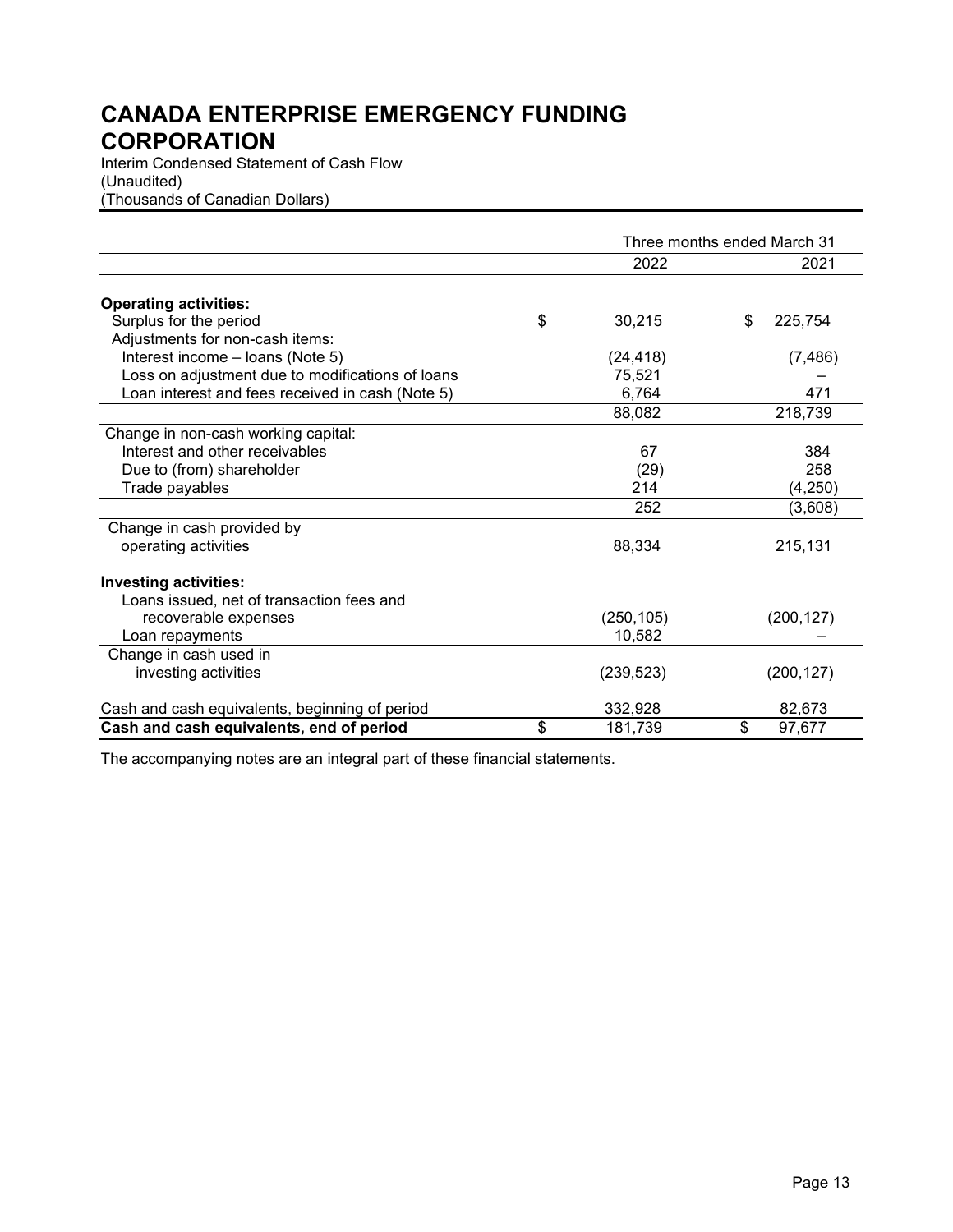Notes to the Interim Condensed Financial Statements (unaudited) Three months ended March 31, 2022 (All dollar amounts are stated in thousands of Canadian dollars, unless otherwise indicated)

### 1. **Reporting entity:**

Canada Enterprise Emergency Funding Corporation ("CEEFC", or the "Corporation") is a wholly-owned subsidiary of Canada Development Investment Corporation ("CDEV"). CDEV is, in turn, wholly owned by Her Majesty in Right of Canada (the "Government" or the "Government of Canada"). In compliance with a directive (P.C. 2020-305) given by the Governor in Council, CDEV incorporated CEEFC under the *Canada Business Corporations Act* ("CBCA") on May 11, 2020. The Corporation is a non-agent Crown Corporation and is subject to the *Financial Administration Act* ("FAA") but is not subject to provisions of the *Income Tax Act*. Whilst CEEFC is a wholly-owned subsidiary of CDEV, CEEFC has not been consolidated within CDEV as CDEV is not deemed to have control over CEEFC.

The objective of the Corporation, as established by the directive (P.C. 2020-307) pursuant to section 89 of the FAA, is to administer, approve, and fund transactions in accordance with the terms approved by the Minister of Finance in relation to the Large Employer Emergency Financing Facility program ("LEEFF Program" or the "Financing Program"). The Financing Program is designed to provide bridge financing to Canada's largest employers, whose needs during the coronavirus ("COVID-19") pandemic are not being met through conventional financing. Refer to Note 5 for further details of the Financing Program.

In April 2021 the LEEFF program was expanded to provide financial assistance to Canadian Air Carriers. In addition to the unsecured and secured loan facilities, a LEEFF Air Carrier Voucher Facility is made available under the LEEFF program to Canadian Air Carriers to provide refunds to travelers, for travel cancellations owing to the pandemic. Financial support may also include an investment by the Corporation, in common voting shares of the airline. Refer to Note 5 for further details.

### **2. Significant accounting policies:**

These interim condensed financial statements have been prepared in accordance with Canadian Public Sector Accounting Standards ("PSAS") as issued by the Public Sector Accounting Board. These interim condensed financial statements were prepared using the same accounting policies as described in Note 2 of the Corporation's 2021 Audited Financial Statements with the exception of the standards that were adopted on January 1, 2022 relating to PS 3450 Financial instruments. See Note 3 for more details.

As interim condensed financial statements do not include all of the disclosures that would normally be provided in annual financial statements, these interim condensed financial statements should be read in conjunction with the Corporation's 2021 Audited Financial Statements as well as Note 3 relating to the transition of PS 3450. Disclosures and information contained in the 2021 Audited Financial Statements apply to this quarter unless otherwise updated herein.

### **3. Adoption of new accounting standards:**

The following standards and amendments that are effective for fiscal years commencing on or after April 1, 2022, have been early adopted beginning on January 1, 2022 and implemented concurrently. The *PS 2601 Foreign Currency Translation* has also been adopted, however it has no significant impact on the Corporation.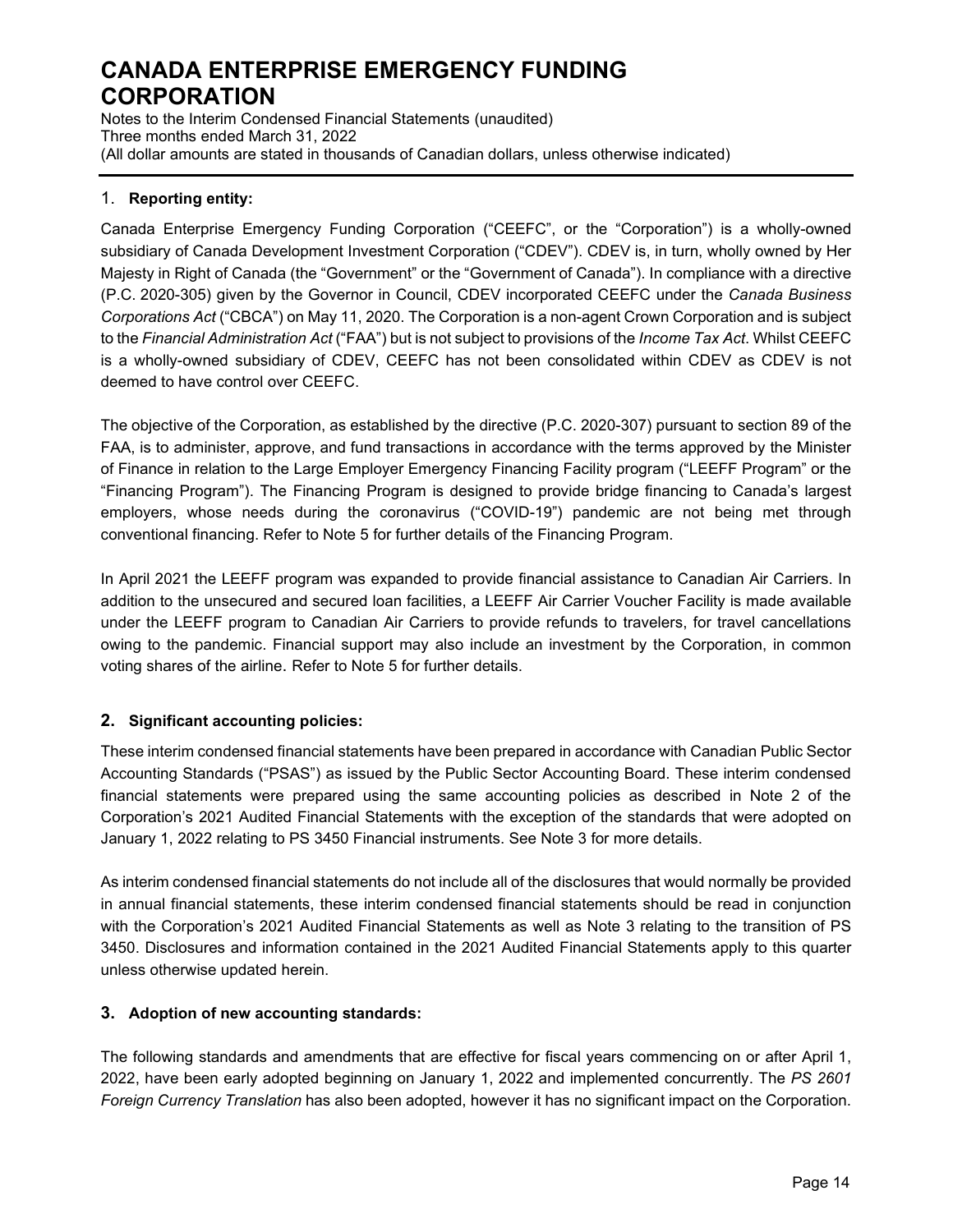Notes to the Interim Condensed Financial Statements (unaudited) Three months ended March 31, 2022 (All dollar amounts are stated in thousands of Canadian dollars, unless otherwise indicated)

### **3. Adoption of new accounting standards (continued):**

#### *PS 1201 – Financial Statement Presentation replaces PS1200 – Financial Statement Presentation.*

This standard establishes general reporting principles and standards for the disclosure of information in government financial statements. The Standard introduces the Statement of Remeasurement Gains and Losses separate from the Statement of Operations and Accumulated Surplus. The new statement reports the changes in the values of financial assets and financial liabilities arising from their remeasurement at current exchange rates and/or fair value. When the change in the fair value is realized, the realized gain or loss is recognized in the Statement of Operations and Accumulated Surplus. In accordance with the standard the accumulated surplus or deficit is presented as the total of the accumulated operating surplus or deficit and accumulated remeasurement gains and losses.

#### *PS 3450 – Financial instruments*

This standard establishes accounting and reporting requirements for financial instruments including derivatives. The standard requires fair value measurement for derivatives and portfolio investments in equity instruments that are quoted in an active market. All other financial instruments can be elected to be measured at cost, amortized cost or fair value. Unrealized gains and losses arising from changes in fair value are presented in the new Statement of Remeasurement Gains and Losses. In addition, the standard adds new requirements to clarify when financial inabilities are de-recognized and that offsetting of a financial liability and financial asset is prohibited in the absence of a legally enforceable right to set off and an intention to settle on a net basis or simultaneous settlement. In particular for the Corporation the standard has an impact on the following instruments:

- a) Warrants PS 3450 requires warrants to be initially recorded and subsequently measured at fair value. Changes in the fair value of warrants (unrealized gain or loss) each period are recognized in the Statement of Remeasurement Gains and Losses. When the change in the fair value is realized on the sale or execution of the warrants, the realized gain or loss is recognized in the Statement of Operations and Accumulated Surplus.
- b) Embedded derivatives –PS 3450, require the Corporation to conduct an assessment to determine whether a financial instrument contains embedded derivatives that would require separation from the host instrument and measurement thereafter as a standalone derivative instrument. Under the standard, an embedded derivative is required to be separated if it meets the definition of a derivative and is not closely related to the host instrument and the hybrid instrument is not measured at fair value. Embedded derivatives that require separation are subsequently measured at fair value with changes in the fair value in each period (unrealized gain or loss) being recorded in the Statement of Remeasurement Gains and Losses. When the change in the fair value is realized on the settlement or termination of the derivatives, the realized gain or loss is recognized in the Statement of Operations and Accumulated Surplus.
- **c)** Equity shares Under PS 3450, any equity shares acquired as part of the loans provided to Borrowers are subject to initial recognition and subsequent measurement at fair value. Where the shares have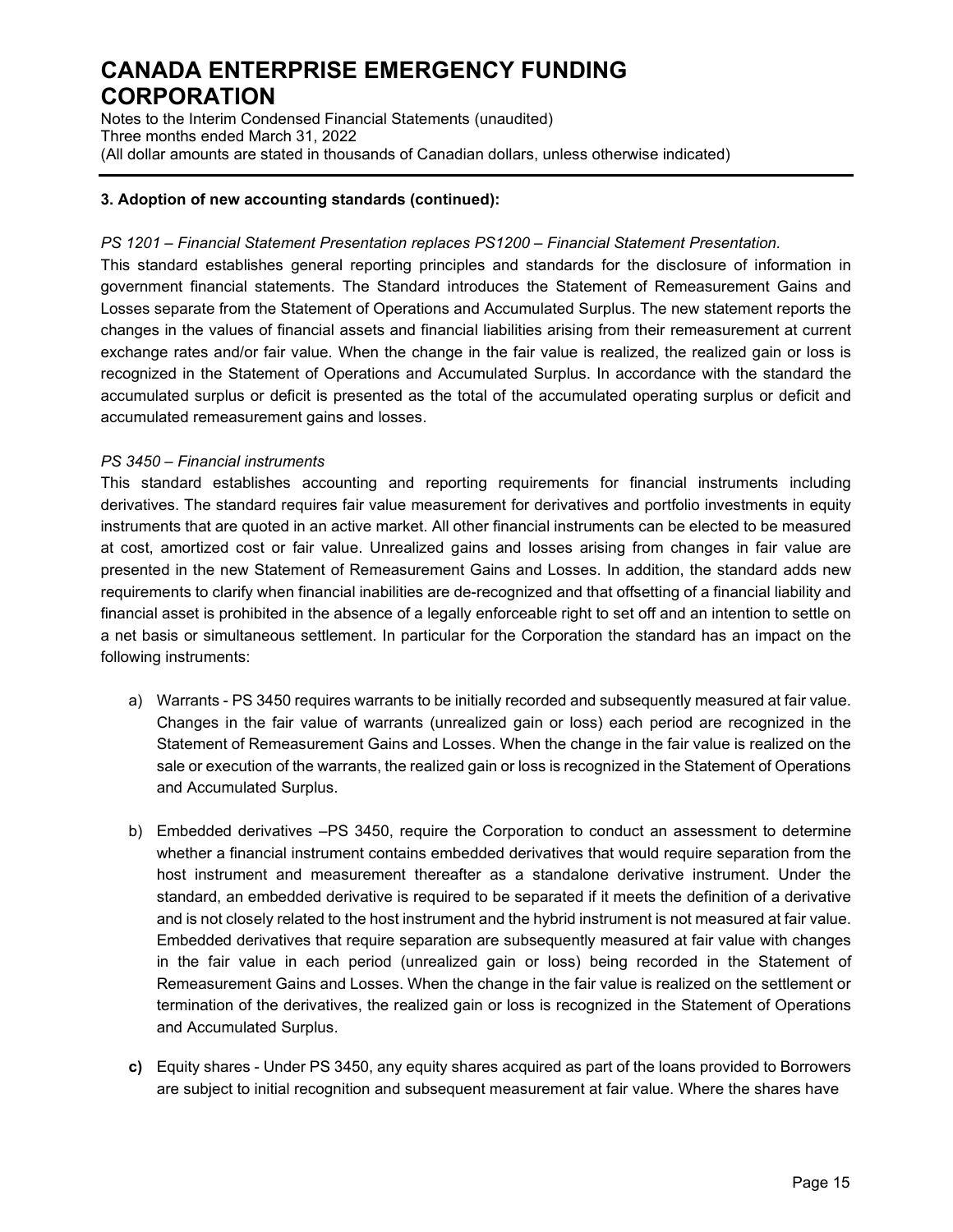Notes to the Interim Condensed Financial Statements (unaudited) Three months ended March 31, 2022 (All dollar amounts are stated in thousands of Canadian dollars, unless otherwise indicated)

### **3. Adoption of new accounting standards (continued):**

been subscribed to at below fair value, the difference between the fair value of the shares at the time of acquisition and the subscription price paid is included in the carrying value of the loan and accounted for under the effective interest rate method ("EIR"). Should the loan commitment not be drawn upon at inception, the difference between the fair value of the loan and the subscription price paid is recorded in the Statement of Remeasurement Gains and Losses. Subsequent to initial recognition, changes in the fair value of shares each period are recorded in the Statement of Remeasurement Gains and Losses. When the change in the fair value is realized on the sale of the shares, the realized gain or loss is recognized in the Statement of Operations and Accumulated Surplus.

d) Loans – Under PS 3450, loans provided to Borrowers will continue to be accounted for at amortized cost wherein interest income is recognized at the effective interest rate. However, the application of the EIR methodology requires consideration of the financial instruments listed in (a), (b) and (c) above and accordingly the existence of such an instrument within the loan to Borrowers will affect the EIR and interest income recognized.

The standards have been applied based on the transitional provisions of PS 1201, PS 3450 and PS 2601. The financial statements of periods prior to 1 January 2022, including comparative information have not been restated. The impact of the adoption of these standards on the opening balances at 1 January 2022 is as follows:

| Statement of Financial Position - Total assets as at January 1, 2022:           |           | Amount          |
|---------------------------------------------------------------------------------|-----------|-----------------|
| Total assets, opening balance as previously reported                            |           | 3,181,231<br>\$ |
| Total loans to borrowers, opening balance as previously reported                | 2,348,236 |                 |
| Adjustments to loan receivables (Note 3(I)                                      | (15,049)  |                 |
| Adjusted opening loan balance of total loan receivables                         | 2,333,187 |                 |
| Total Equity investments, opening balance previously reported                   | 500.000   |                 |
| Adjustments on account of recognition of equity shares (Note 3(iii)             | (44, 206) |                 |
| Adjusted opening balance of total Equity investments                            | 455,794   |                 |
| Total warrants, opening balance as previously reported                          |           |                 |
| Adjustments on account of recognition of Air Canada warrants (Note 3(ii))       | 75,914    |                 |
| Adjustments on account of recognition of warrants (Note $3(1)$ & Note $3(iv)$ ) | 22,392    |                 |
| Adjusted opening balance of total Warrants                                      | 98,306    |                 |
| Total Adjustments to assets                                                     |           | 39.051          |
| Statement of Financial Position - Adjusted opening balance of total assets      |           | 3,220,282       |

#### **Summary of adjustments**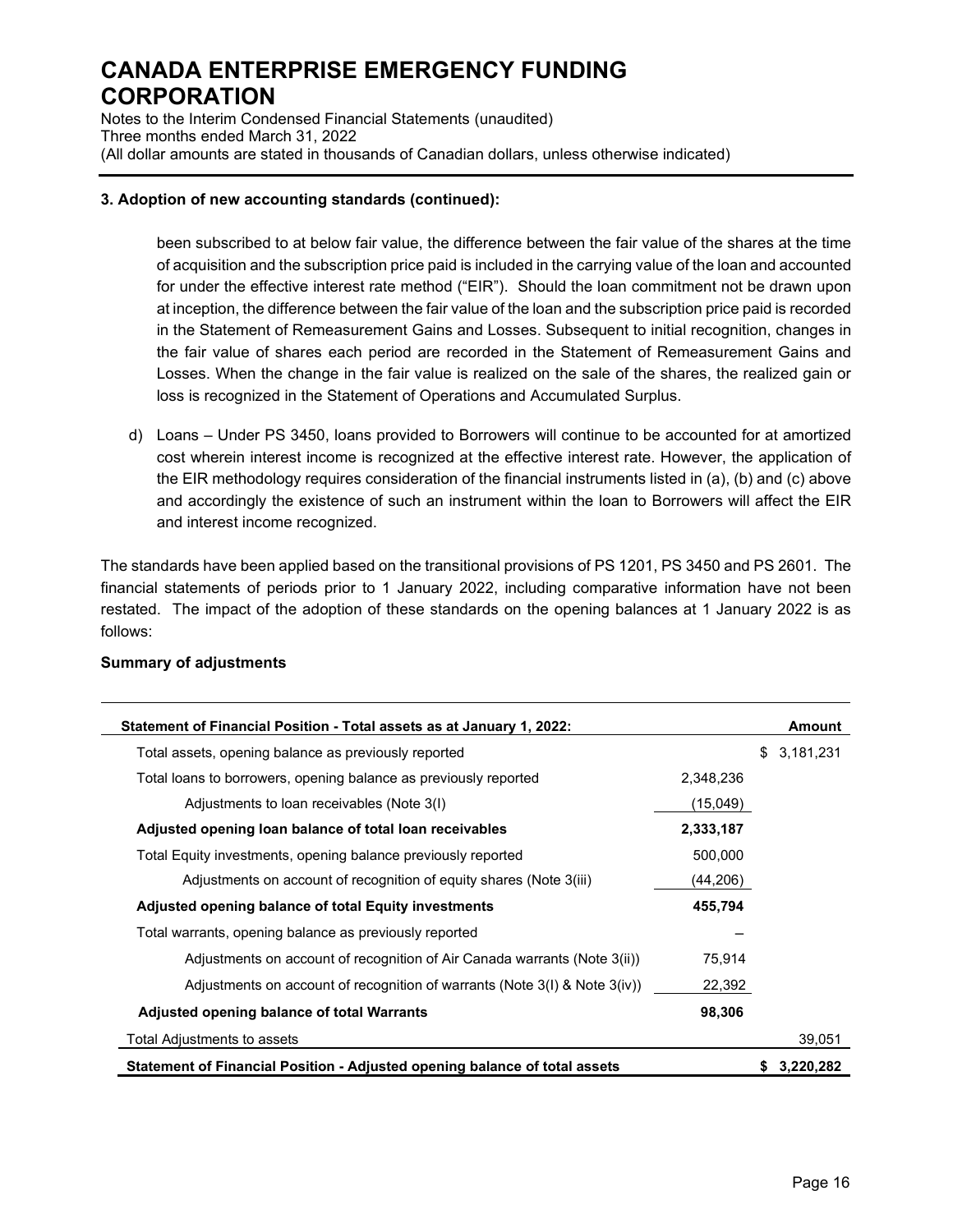Notes to the Interim Condensed Financial Statements (unaudited) Three months ended March 31, 2022 (All dollar amounts are stated in thousands of Canadian dollars, unless otherwise indicated)

### **3. Adoption of new accounting standards (continued):**

| Statement of Financial Position - Total liabilities as at January 1, 2022:      |        |   | Amount |  |
|---------------------------------------------------------------------------------|--------|---|--------|--|
| Total liabilities, opening balance as previously reported                       |        | S | 2,069  |  |
| Total deferred liabilities, opening balance as previously reported              |        |   |        |  |
| Adjustments on account of recognition of deferred liabilities (Note 3(iv))      | 12,785 |   |        |  |
| Adjusted opening balance of deferred liabilities                                | 12.785 |   |        |  |
| Total adjustments to liabilities                                                |        |   | 12,785 |  |
| Statement of Financial Position - Adjusted opening balance of total liabilities |        |   | 14,854 |  |

| Statement of Remeasurement Gains and Losses - Accumulated remeasurement<br>gain/(loss) as at January 1, 2022:        |          | Amount |
|----------------------------------------------------------------------------------------------------------------------|----------|--------|
| Accumulated remeasurement gain / (loss), opening balance as previously reported                                      |          | \$     |
| Total unrealized gains(losses) on equity investments previously reported                                             |          |        |
| Adjustments on account of fair value movement of equity investments (Note 3(iii))                                    | (44,206) |        |
| Adjusted opening balance of unrealized gain/(losses) on equity investments                                           | (44,206) |        |
| Total unrealized gains(losses) on warrants previously reported                                                       |          |        |
| Adjustments on account of fair value movement of Air Canada Warrants (Note 3(ii))                                    | 75.914   |        |
| Adjustments on account of fair value movement of warrants (Note 3(I))                                                | (6,938)  |        |
| Adjusted opening balance of unrealized gain/(losses) on warrants                                                     | 68,976   |        |
| Statement of Remeasurement Gains and Losses - Adjusted opening balance of<br>Accumulated remeasurement gain / (loss) |          |        |

Key adjustments resulting from the adoption of these accounting standards are as follows:

I. An adjustment was made to the loan receivables balance on adoption of PS 3450 due to the following:

Accounting for warrants – Under PS 3450, warrants are initially recognized and subsequently measured at fair value. On initial recognition, the fair value of the warrants is adjusted against the loan receivable balance to determine the carrying value of the loans receivable at inception. The aforementioned accounting for the warrants at inception results in a higher EIR at inception as compared to the accounting prior to the adoption of PS 3450. Subsequently, the warrants are measured at fair value with changes in fair value being recognized in the Statement of Remeasurement Gains / Losses. The accounting for the warrants at inception has resulted in an adjustment to the opening balance of loan receivables by an amount of \$15,049. Subsequent to initial recognition, the fair value of the warrants has declined by \$6,938.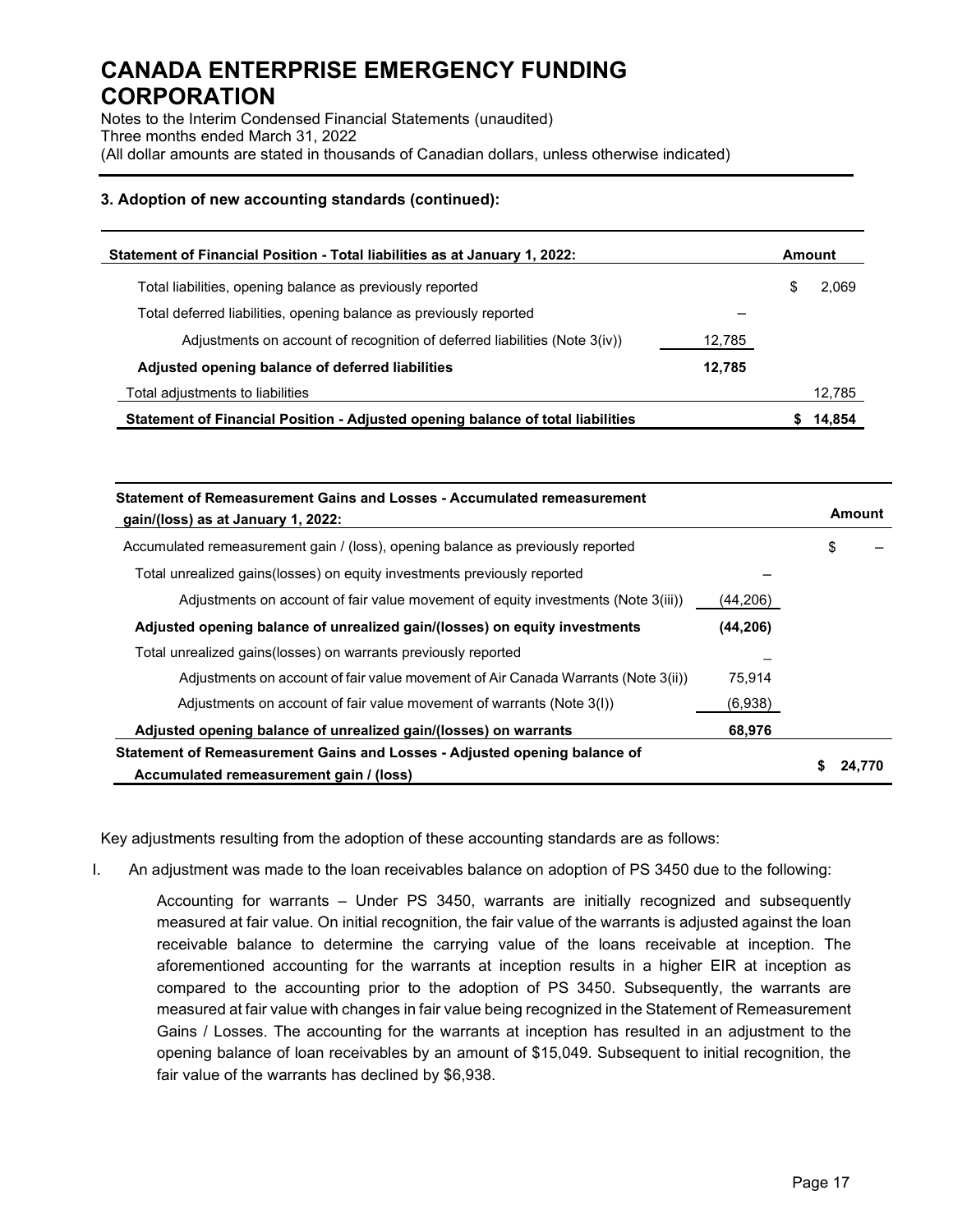Notes to the Interim Condensed Financial Statements (unaudited) Three months ended March 31, 2022 (All dollar amounts are stated in thousands of Canadian dollars, unless otherwise indicated)

### **3. Adoption of new accounting standards (continued):**

II. An adjustment was made to the opening balance of the total assets due to recognition of the warrants received from Air Canada. Corporation received 14.6 million warrants from Air Canada in April 2021 as part of the loan transaction. This was due to 50% of the warrants issued, vesting immediately upon grant on the signing of the loan agreement without any draw on the loan as a condition. Further, as the fair value gain on the vested portion of the Air Canada warrants remains unrealized as at January 1, 2022, the entire fair value on the initial recognition and subsequent movement of the vested portion of the Air Canada warrants have been recognized in the Accumulated remeasurement gains / (losses) opening balance.

In November 2021, Air Canada cancelled its loan facility with the Corporation and confirmed its intent to repurchase the vested portion of the warrants. In light of such cancellation, the unvested portion of the warrants have been cancelled and as such they have been derecognized from the financial statement as of 31 December 2021. The fair value of the vested portion of the Air Canada warrants, which continued to exist, as of January 2022, amounted to \$75,914. The vested warrants were repurchased in January 2022 by Air Canada on the repurchase date for a gain of \$ 82 million.

- III. In April 2021, the Corporation acquired common equity shares from Air Canada at a 15% discount to market value as part of the loan transaction for an amount of \$500,000. In line with the requirements of PS 3450, the common equity shares have been initially recognized and subsequently measured at fair value. At inception, the difference between the fair market value of the common equity shares and the cash amount paid has been recognized as an unrealized gain in the Statement of Remeasurement Gains and Losses as Air Canada did not draw down on the loan commitment. Subsequent to initial recognition, any movement in the fair value of the shares have been recognized in the Accumulated remeasurement gains / losses opening balance adjustment. The total adjustment on account of the unrealized loss recognized at inception and the fair value of movement of the shares amounted to \$44,206 as at January 1, 2022.
- IV. An adjustment was made to the total liabilities balance on adoption of PS 3450 due to the recognition of a deferred liability corresponding to the fair value of the unvested portion of the warrants received by Corporation at inception. As the warrants vest, the deferred liability and the corresponding unvested portion of the warrants are de-recognized, and the vested warrants are recognized against loan receivables. Subsequent to inception, the deferred liability is not adjusted for fair value movements and is maintained at the original value until the warrants vest. Fair value movements in the unvested warrants will therefore impact the Statement of Remeasurement Gains and Losses each period. The fair value of the unvested portion of the warrants amounted to \$9,761 on of January 1, 2022 while the balance of the deferred liability amounted to \$12,785 and therefore an adjustment has been made to the total assets and total liabilities of the Corporation.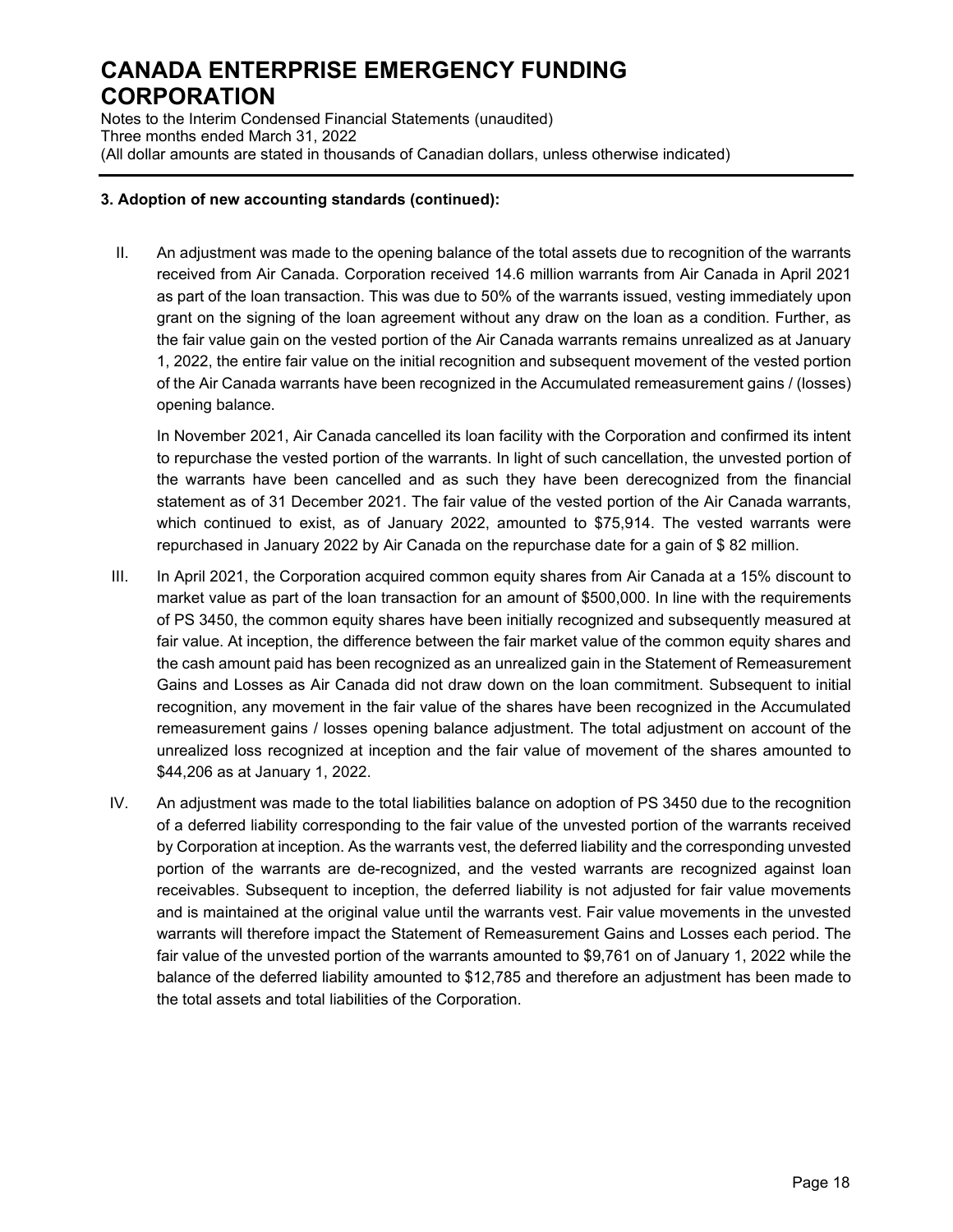Notes to the Interim Condensed Financial Statements (unaudited) Three months ended March 31, 2022 (All dollar amounts are stated in thousands of Canadian dollars, unless otherwise indicated)

### **4. Cash and cash equivalents:**

Cash comprise of bank balances, and short-term investments comprise of banker's acceptances that are highly liquid.

The following table provides the cash balances as at March 31, 2022, and December 31, 2021.

|                               | As at             |                      |
|-------------------------------|-------------------|----------------------|
|                               | March 31,<br>2022 | December 31,<br>2021 |
| <b>Bank balances</b>          | \$181,739         | \$182,954            |
| Cash equivalents <sup>1</sup> |                   | 149,974              |
| Cash and cash equivalents     | \$181,739         | \$332,928            |
|                               |                   |                      |

<sup>1</sup> Banker's acceptance to mature in less than 30 days.

### **5. Loans to borrowers:**

The Corporation issues loans under the LEEFF Program as described below.

### **a) Original LEEFF Loans:**

To qualify for a loan for all non-Airline companies, a borrower must seek financing of \$60,000 or more, have significant operations or workforce in Canada, and not be involved in active insolvency proceedings. The loan is provided by way of two loan facilities: (i) an unsecured loan facility equal to 80% of the aggregate loan, and (ii) a secured loan facility equal to 20% of the aggregate loan. The loan is advanced in tranches over 12 months and interest is charged based on the terms and conditions of the loan agreements with the borrower. The duration of the unsecured loan facility is five years. The secured loan facility matches the terms of the borrower's existing secured debt. At the option of the borrower, the principal amount plus accrued and unpaid interest under the loan facilities may be repaid in whole or in part without penalty at any time. Amounts repaid may not be reborrowed. For two years after issuance of the unsecured loan facility, a borrower may elect to make interest 'payments in kind' ("PIK Interest") by adding the interest to the principal of the loan. PIK Interest added to the principal amount bears interest at the applicable interest rate and is treated as part of the principal balance.

The obligations in respect to the secured loan facility of each borrower is secured by a perfected security interest in tangible and intangible assets of the borrower (i) that are currently unencumbered and are satisfactory to the Corporation in its sole discretion, or (ii) that are subject to security interests in favour of first priority senior secured lenders ("Senior Lenders") of the borrower, which security interest shall rank equally with the security interests in favour of the Senior Lenders.

Interest accrues daily and the annual rate charged on the drawn portion of the unsecured loan facility is 5%, 8%, 10%, 12%, and 14% in years one to five, respectively. Upon any event of default, the applicable interest rate will be increased by 2% per annum. The interest rate charged on the drawn portion of the secured loan facility is the interest rate applicable on the borrower's existing secured loan agreement.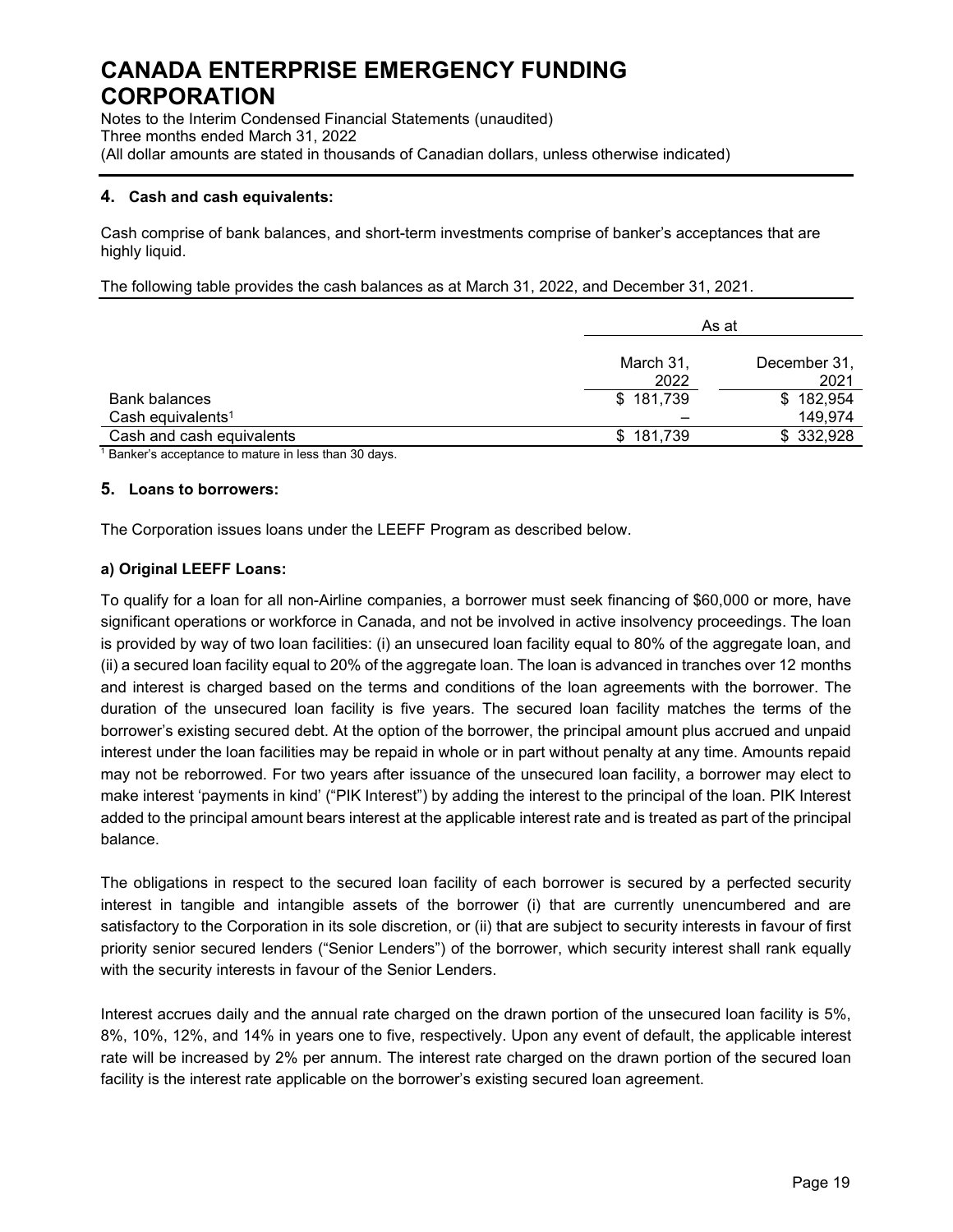Notes to the Interim Condensed Financial Statements (unaudited) Three months ended March 31, 2022 (All dollar amounts are stated in thousands of Canadian dollars, unless otherwise indicated)

### **5. Loans to borrowers (continued):**

If the borrower is a Canadian publicly traded company (or the private subsidiary of a Canadian publicly traded company), the Corporation receives warrants with the option to purchase the borrower's (or their parent publicly traded company's) common shares with an aggregate exercise price equal to 18.75% of the total commitment unsecured loan facility. Vested warrants are exercisable in whole or in part, at any time or times after the date vested and during the 10-year term, provided, the number of warrants, together with all warrants previously exercised, do not exceed more than half of the warrants vested within one year from the closing date. If the loan is repaid within a year, half of all vested warrants will be cancelled. Refer to Note 6(b) for additional details on the warrants received by the Corporation.

Private borrowers that are not Canadian publicly traded companies are charged a non-refundable fee equal to 6.25% of the aggregate principal amount advanced of the unsecured loan facility, payable on the maturity date of the unsecured loan facility. If the loan is not repaid in full within one year of loan issuance, an additional 6.25% fee will be payable on the maturity date of the unsecured loan facility.

On the closing date of the loan, the borrower is required to pay a non-refundable transaction fee of 25 bps of the aggregate commitment amount of the loan to the Corporation. The borrower is also required to reimburse the Corporation for legal and financial advisory expenses incurred by the Corporation related to the borrower's loan.

The emergence of the COVID-19 Omicron variant and related travel advisories have resulted in the COVID-19 pandemic persisting longer than originally anticipated and correspondingly borrowers in the Airline industry are facing a delayed recovery and longer time to restart operations. Consequently, in February of 2022 the government has made amendments to the current LEEFF program to assist the existing airline borrowers with their financial needs by deferring the start of the increase in interest rates on LEEFF unsecured loans until December 31, 2023, extend the option to PIK until December 31, 2024 and extend to December 31, 2023, the period that an airline has to repay its unsecured LEEFF loan in order to (i) cancel half of the warrants a Canadian public company issued in respect of its LEEFF loan or (ii) not incur the additional 6.25 per cent loan fee that a borrower that is not a Canadian public company is required to pay under LEEFF program.

### **b) Large Airline Company Facilities:**

To qualify for financial support, airline companies (hereafter known as the "Airline") must meet the following requirements: (i) be incorporated or otherwise formed under the federal laws of Canada or a Canadian provincial or territorial jurisdiction, (ii) have a minimum of \$4,000,000 in 2019 annual revenue, (iii) not be involved in active insolvency proceedings, and (iv) have significant operations or workforce in Canada. The financial support may take the form of secured and unsecured loan facilities, or an equity investment with secured and unsecured loan facilities. In the case of an equity investment, the Corporation's investment in the common voting shares of an Airline cannot exceed 20% of the total principal amount of the secured and unsecured loan facilities.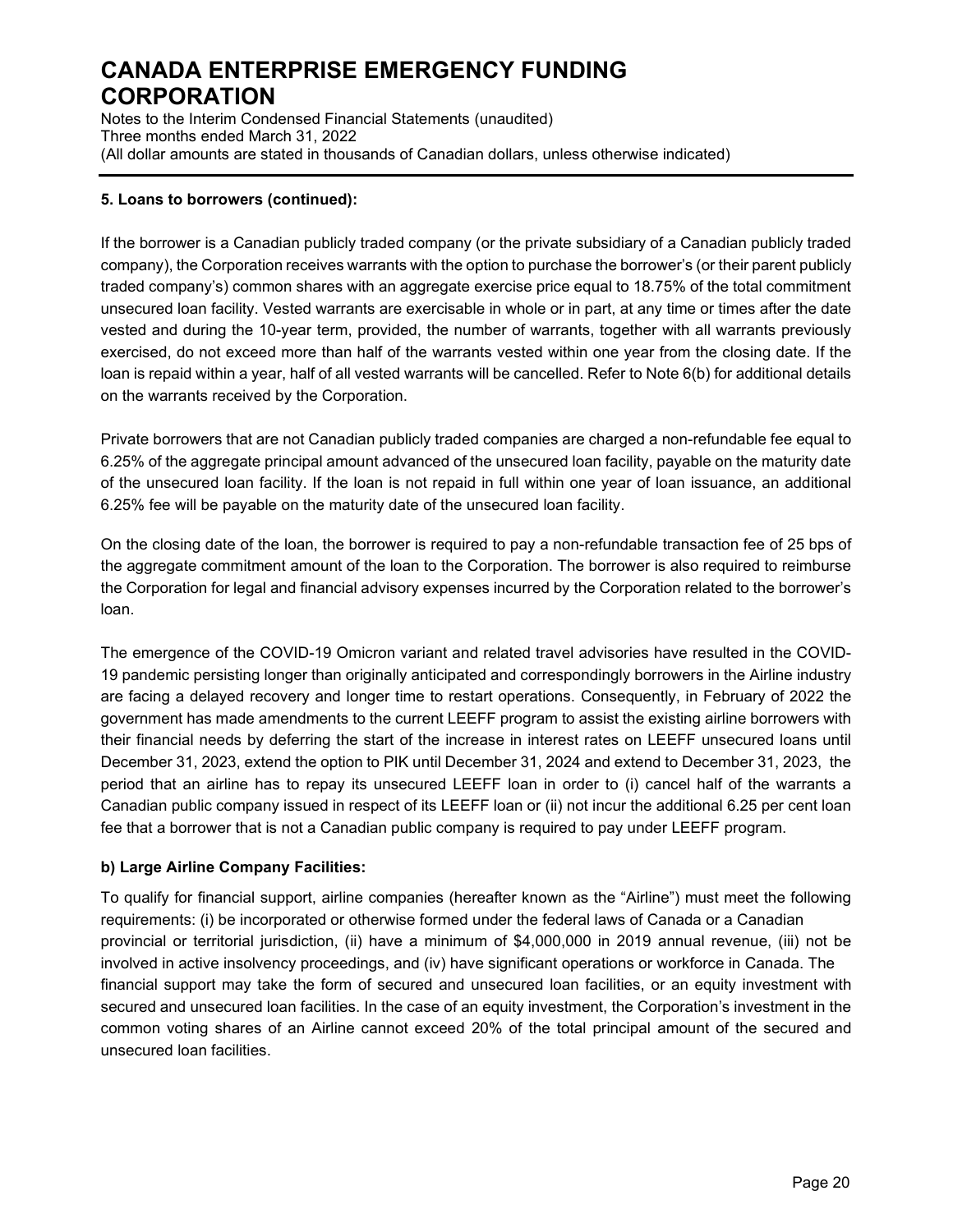Notes to the Interim Condensed Financial Statements (unaudited) Three months ended March 31, 2022 (All dollar amounts are stated in thousands of Canadian dollars, unless otherwise indicated)

### **5. Loans to borrowers (continued):**

The loan facilities may be revolving loans or non-revolving term loans and may be divided into one or more tranches. The principal amount of the unsecured loan facility may not exceed 80% of the total principal amount of the secured and unsecured loan facilities. The interest rate on the loan facilities may be fixed or floating and the maturity date of the loan facilities is up to seven years from the closing date. On the closing date of the loan, the borrower is required to pay a non-refundable transaction fee of 25 basis points ("bps") of the aggregate commitment amount of the loan to the Corporation. The borrower is also required to reimburse the Corporation for legal and financial advisory expenses incurred by the Corporation related to the borrower's loan.

If the airline is a Canadian public company, the Corporation will receive warrants exercisable for common voting shares with an aggregate exercise price equal to 10% of the total principal amount of the secured and unsecured loan facilities. One-half of the warrants will vest on the closing date and the balance will vest in the same proportion and at the same time as advances are made under the unsecured loan facilities. Vested warrants are exercisable, in whole or in part, within the 10-year term.

### **c) Airline Voucher Refund Facilities:**

To qualify for a loan under the airline voucher refunds program, an airline must meet the following requirements: (i) be incorporated or otherwise formed under the federal laws of Canada or a Canadian provincial or territorial jurisdiction, (ii) have a minimum of \$300,000 in annual pre-COVID-19 revenue, and (iii) not be involved in active insolvency proceedings. The maximum amount that an airline can borrow under this program is \$2,000,000 and the amount borrowed must be in the form of non-revolving term loan. The interest rate on this facility is the Government of Canada seven-year bond rate and the maturity date is up to seven years from the closing date.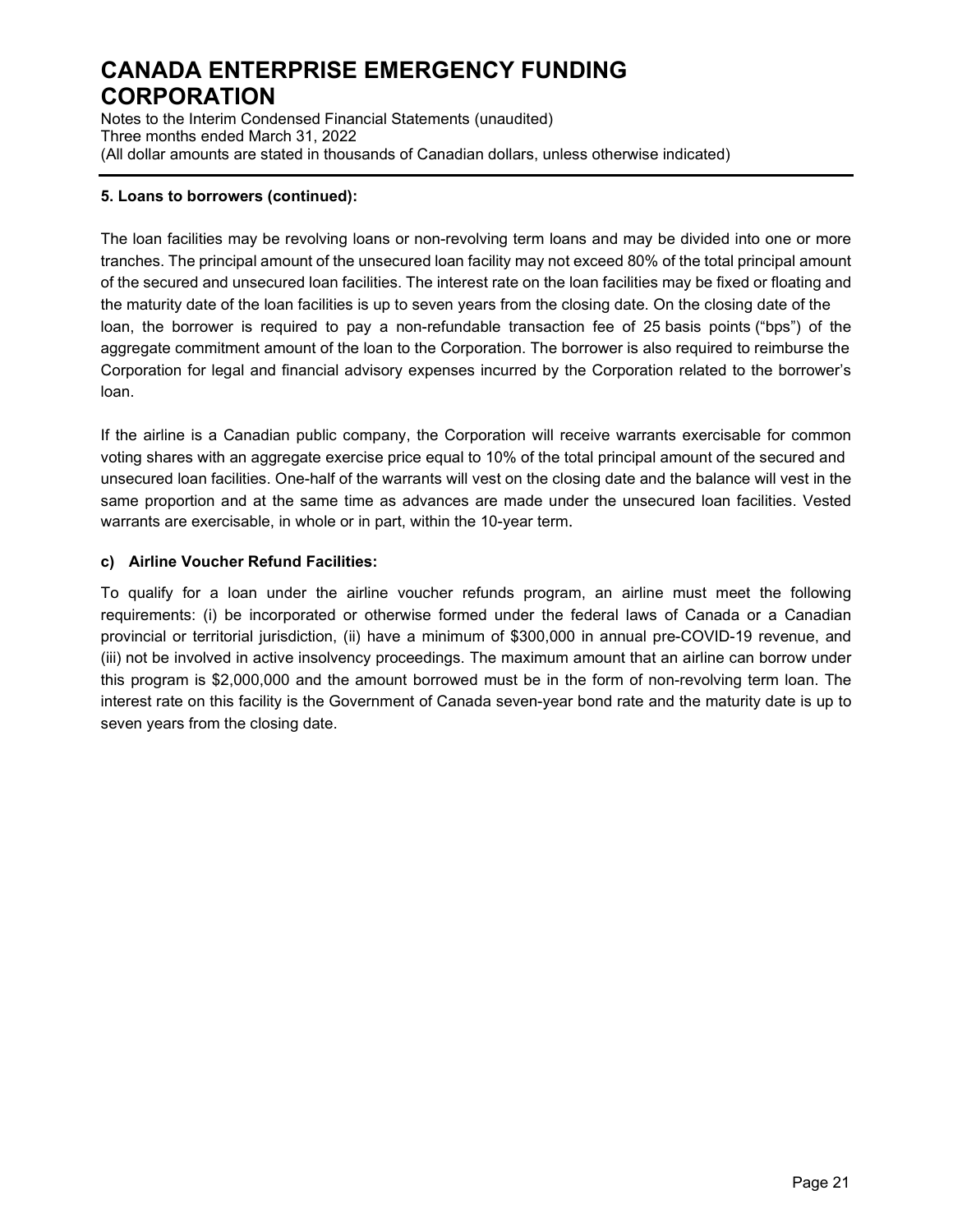Notes to the Interim Condensed Financial Statements (unaudited) Three months ended March 31, 2022 (All dollar amounts are stated in thousands of Canadian dollars, unless otherwise indicated)

### **5. Loans to borrowers (continued):**

The following table provides a breakdown of the loan facilities as at March 31, 2022 and December 31, 2021.

|                                       | As at |                |    |                   |  |
|---------------------------------------|-------|----------------|----|-------------------|--|
|                                       |       | March 31, 2022 |    | December 31, 2021 |  |
| <b>Number of borrowers</b>            |       | 5              |    | 5                 |  |
| <b>Total loan commitment</b>          |       |                |    |                   |  |
| Unsecured loan facilities             | \$    | 789,691        | \$ | 886,400           |  |
| Secured loan facilities               |       | 186,840        |    | 221,600           |  |
| Airline voucher refund facilities     |       | 1,735,681      |    | 1,704,051         |  |
|                                       | \$    | 2,712,212      | \$ | 2,812,051         |  |
| Total cumulative Ioan drawdown        |       |                |    |                   |  |
| Unsecured loan facilities             | \$    | 669,691        | \$ | 501,690           |  |
| Secured loan facilities               |       | 156,840        |    | 125,423           |  |
| Airline voucher refund facilities     |       | 1,730,975      |    | 1,690,870         |  |
|                                       | \$    | 2,557,506      | \$ | 2,317,983         |  |
| Outstanding loan balance <sup>1</sup> |       |                |    |                   |  |
| Unsecured Ioan facilities (Note 3(I)) | \$    | 615,832        | \$ | 532,667           |  |
| Secured loan facilities               |       | 155,413        |    | 124,384           |  |
| Airline voucher refund facilities     |       | 1,731,574      |    | 1,691,185         |  |
|                                       | \$    | 2,502,819      | \$ | 2,348,236         |  |

 $1$  including accrued interest based on EIRM, transaction fees, and legal and financial advisory expenses recovered from borrowers

As at March 31, 2022, the Loans to borrowers balance includes accrued but unpaid interest of \$16,160 (December 31, 2021 – \$48,156) on the unsecured, secured, and airline voucher refund facilities, respectively.

For the Three months ended March 31, 2022, the amount of interest income recognized in the Statement of Operations and Accumulated Surplus using EIR was \$22,908 (March 31, 2021 - \$7,486). Based on the terms of the loan agreements, the amount of interest and fees collected from borrowers in cash during the same period was \$6,764 (March 31, 2021 - \$ 860).

The EIR on a loan is computed based on the cash flows first estimated by the Corporation. Any change to the estimated cash flow or terms that does not constitute a substantial modification or extinguishment results in a modification gain or loss. Such modification gain or loss is computed by discounting the revised estimated cashflows at the original EIR. Where changes in estimated cash flows or loan terms result in a substantial modification or extinguishment, the Corporation de-recognizes the amortized cost of the original loan and recognizes a new loan at cost. In Q1 2022 amendments in the loan terms to the airline borrowers constituted an extinguishment event for loans provided to airline borrowers. The Corporation de-recognized the original loans and recognized new loans at cost for airline borrowers which resulted in a loss on extinguishment amounting to \$76 million.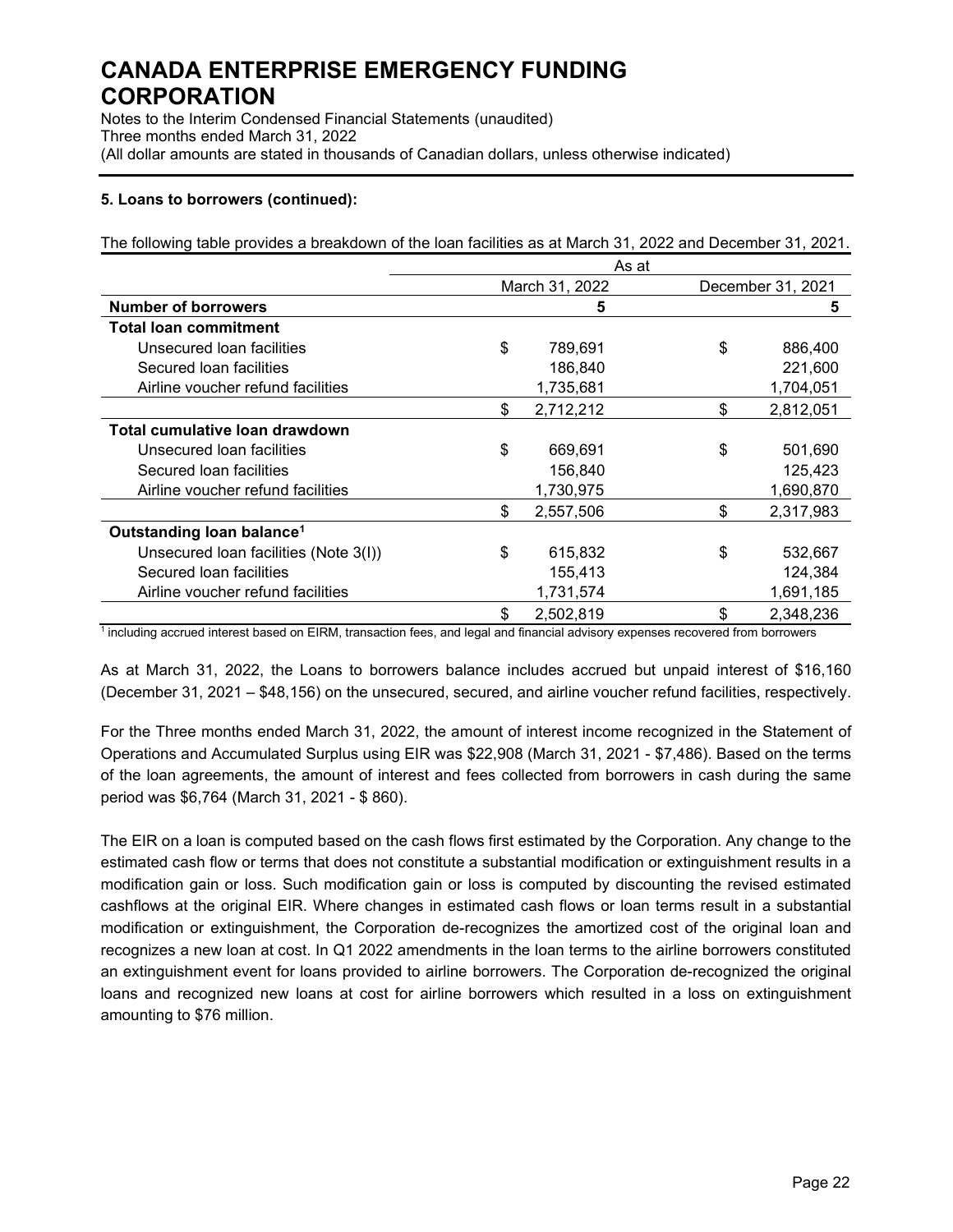Notes to the Interim Condensed Financial Statements (unaudited) Three months ended March 31, 2022 (All dollar amounts are stated in thousands of Canadian dollars, unless otherwise indicated)

### **5. Loans to borrowers (continued):**

The following table shows the principal and PIK, loan repayments receivable for each of the next five years and beyond based on contractual maturity dates.

| 2022            | \$ | 24,000    |
|-----------------|----|-----------|
| 2023            |    | 76,622    |
| 2024            |    | 48,514    |
| 2025            |    | 110,654   |
| 2026            |    | 588,890   |
| 2027 and beyond |    | 1,731,574 |
|                 | S  | 2,580,254 |

### **6. Equity investments:**

Equity investments include the following:

#### **a) Publicly traded shares:**

On April 12, 2021, the Corporation purchased 21,570,942 Class B Voting Shares of Air Canada at a price of \$23.1793 per share in actual dollars for an aggregate purchase price of \$500,000. As at March 31, 2022, the fair value of these shares was \$523,095 (December 31, 2021 – \$500,000 valued at cost).

### **b) Warrants:**

As indicated in Note 5, if the borrower is a public company instead of a loan fee the Corporation receives warrants exercisable for common voting shares. As at March 31, 2022, the fair value of the warrants was \$31,191(December 31, 2021 – nil, valued at cost). The fair value of the vested and unvested warrants amounted to \$28,792 and \$2,399 respectively. The following table summarizes the warrants issued to the Corporation.

|             |                                      |                                                       |                                | Warrants vested as at               |                     |                                               |                     |  |  |  |  |
|-------------|--------------------------------------|-------------------------------------------------------|--------------------------------|-------------------------------------|---------------------|-----------------------------------------------|---------------------|--|--|--|--|
|             | Warrants issued as at March 31, 2022 |                                                       |                                |                                     | March 31, 2022      | December 31, 2021                             |                     |  |  |  |  |
| Company     | Number of<br>warrants<br>(in 000's)  | <b>Exercise</b><br>price per<br>share<br>(in dollars) | <b>Maturity</b><br><b>Date</b> | Number of<br>warrants<br>(in 000's) | Amount <sup>1</sup> | <b>Number</b><br>оf<br>warrants<br>(in 000's) | Amount <sup>1</sup> |  |  |  |  |
| Air Canada  |                                      |                                                       |                                |                                     | \$                  | 7.289                                         | \$                  |  |  |  |  |
| Air Transat | 13,000                               | 4.5000                                                | <b>April 2031</b>              | 12,000                              | 28,792              | 7,333                                         |                     |  |  |  |  |
|             |                                      |                                                       |                                |                                     | \$28,792            |                                               |                     |  |  |  |  |

1 As per PS 3450 the warrants are valued at fair value as at March 31, 2022. As at December 31, 2021, the warrants are at cost.

On November 19, 2021, Air Canada cancelled all the secured and unsecured loan facilities with the Corporation. Due to the cancellation of the loan facilities, all unvested Air Canada warrants of 7.3 million were automatically cancelled. On January 28, 2022, Air Canada repurchased all the outstanding vested Air Canada warrants of 7.3 million for a negotiated price of \$82 million. Refer Note 3(II) for further details.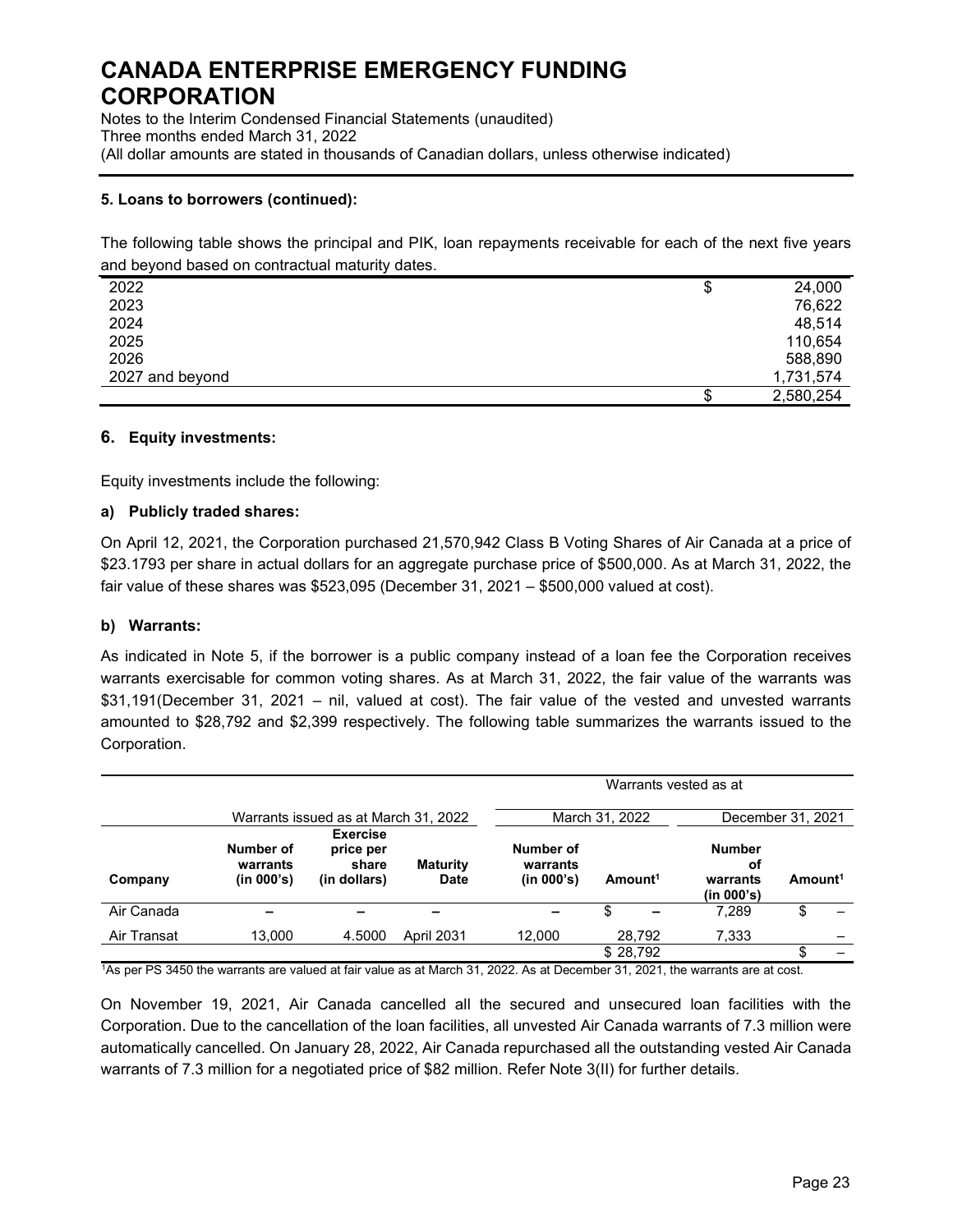Notes to the Interim Condensed Financial Statements (unaudited) Three months ended March 31, 2022 (All dollar amounts are stated in thousands of Canadian dollars, unless otherwise indicated)

### **6. Equity investments (continued):**

Warrants issued by Air Transat are vested in proportion to the loans advanced under the unsecured loan facility. During the period ended March 31, 2022, 4.7 million additional warrants were vested.

### **7. Transactions with related parties:**

Related parties include the parent entity, CDEV and its subsidiaries, all Government of Canada departments, agencies, and Crown Corporations, and key management personnel. Key management personnel are comprised of the directors and executive officers of Corporation that are paid by the Corporation, not including the management fees charged by CDEV to the Corporation.

CDEV provides management services to the Corporation related to executives, administration, banking, financial, and support services. During the period ended March 31, 2022 and March 31, 2021, the amounts paid amounted to \$170 and \$170 respectively. These amounts are reported as Management fees on the Statement of Operations and Accumulated Surplus.

The Corporation also agreed to reimburse CDEV, for certain expenses CDEV incurred on behalf of the Corporation including (i) professional and advisory fees and expenses, (ii) salaries and employee benefits, (iii) director fees and expenses, and (iv) insurance and other expenses that may be agreed upon by the parties from time to time. The following table summarizes these expenses.

|                                  | Three months ended March 31 |    |    |  |  |
|----------------------------------|-----------------------------|----|----|--|--|
|                                  | 2022                        |    |    |  |  |
| Professional fees                |                             | \$ | 15 |  |  |
| Salaries and benefits, including |                             |    |    |  |  |
| director fees and expenses       | 55                          |    | 74 |  |  |
| Other expenses                   |                             |    |    |  |  |
|                                  | 59                          |    | 89 |  |  |

### **8. Deferred Liability:**

Due to the adoption of PS 3450, the fair value of the unvested warrants on inception is recorded against a deferred liability. The deferred liability is not adjusted for fair value movements and is maintained at the original value until the warrants vest. As the warrants vest, the deferred liability and the corresponding unvested portion of the warrants are de-recognized. The carrying value of the deferred liability as it relates to the 1 million unvested warrants as at March 31, 2022 was \$2,256.

### **9. Accumulated surplus:**

Accumulated surplus consists of the accumulated surplus at the beginning of the period plus surplus (deficit) before government contribution plus the government contribution. The following are additional details about the Corporation's government contribution.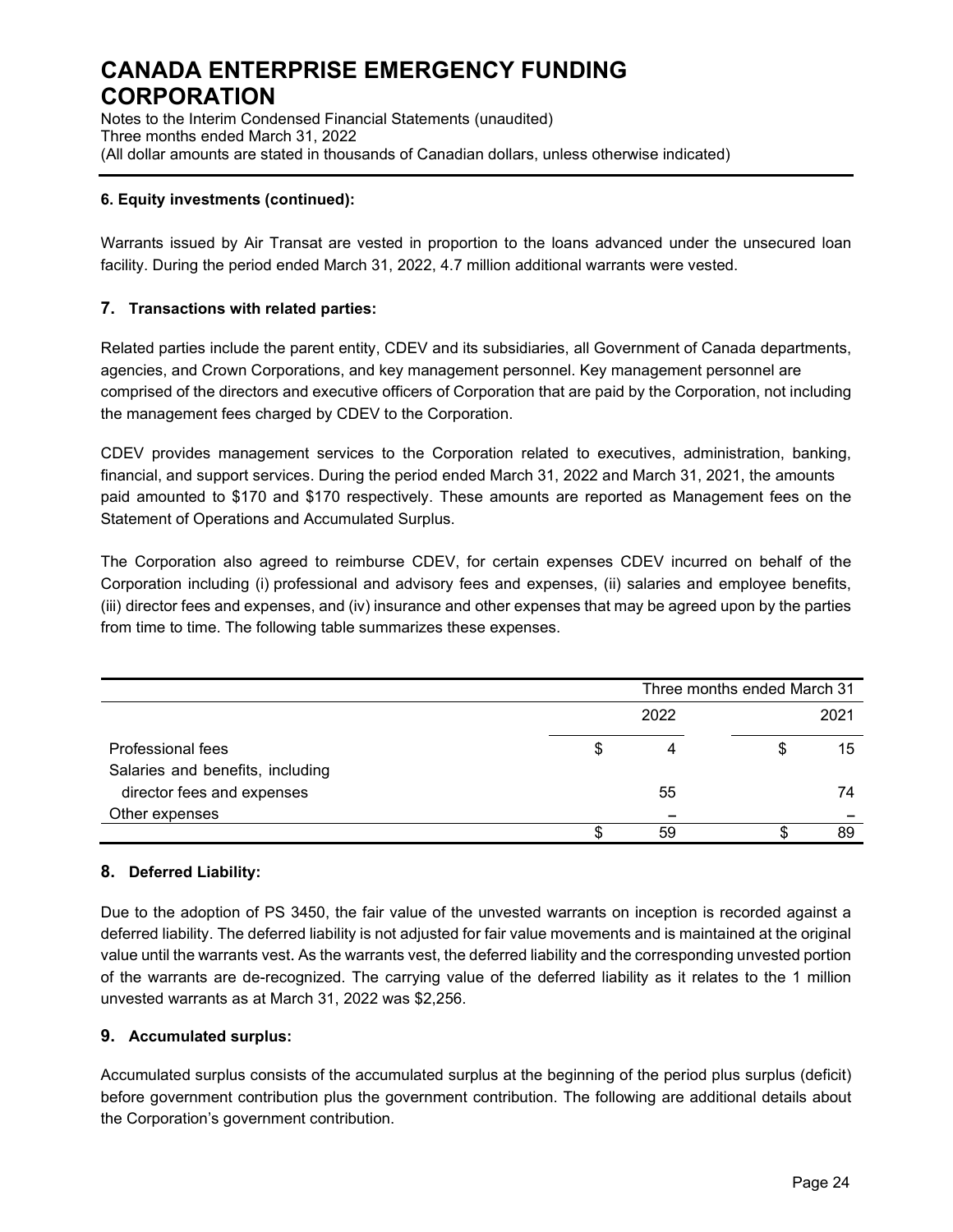Notes to the Interim Condensed Financial Statements (unaudited) Three months ended March 31, 2022 (All dollar amounts are stated in thousands of Canadian dollars, unless otherwise indicated)

### **9. Accumulated surplus (continued):**

### **a) Common shares:**

The Corporation is authorized to issue an unlimited number of common shares. Holders of these shares are entitled to dividends, as and when declared from time to time, and are entitled to one vote per share at general meetings of the Corporation. No dividends were declared during the period ended March 31, 2022 (December 31, 2021 – nil).

As at March 31, 2022, the Corporation issued 1 authorized and fully paid common share (December 31, 2021 – 1) at a price of \$1 (December 31, 2021 – \$1) to CDEV.

### **b) Preference shares:**

On June 18, 2020, a Funding Agreement was entered into between CEEFC and the Minister of Finance representing the Government of Canada regarding the funding of CEEFC, pursuant to paragraphs 60.2(2)(a)(i) and 60.2(2)(a)(iii) of the FAA. The funding is by way of subscription for Class A preference shares ("preference shares") of the Corporation on the terms set forth in the Funding Agreement to provide funding to CEEFC for the administration and implementation of the LEEFF Program.

The holders of the preference shares are not entitled to vote at any meeting of the shareholders of the Corporation, except where the holders of another class or series of shares of the Corporation are entitled to vote separately as a class or series.

The holders of the preference shares, in priority to the holders of the common shares and any other shares ranking junior to the preference shares, are entitled to receive preferential dividends as and when they are declared by the Board of Directors. If, in any fiscal year, the Board of Directors has not declared any dividends on the preference shares, then the holders of such shares shall have no right to any such dividend for that year.

Subject to the CBCA, the Corporation may, upon giving at least 30 days' notice, redeem all or any part of the outstanding preference shares at a price of \$1 per preference share, together with all declared but unpaid dividends.

The aggregate proceeds from preference shares issued to the Government are included as an addition to the Government contribution line on the Statement of Operations and Accumulated Surplus. When these shares are redeemed by the Corporation, the aggregate redemption amount will be a deduction against this line item.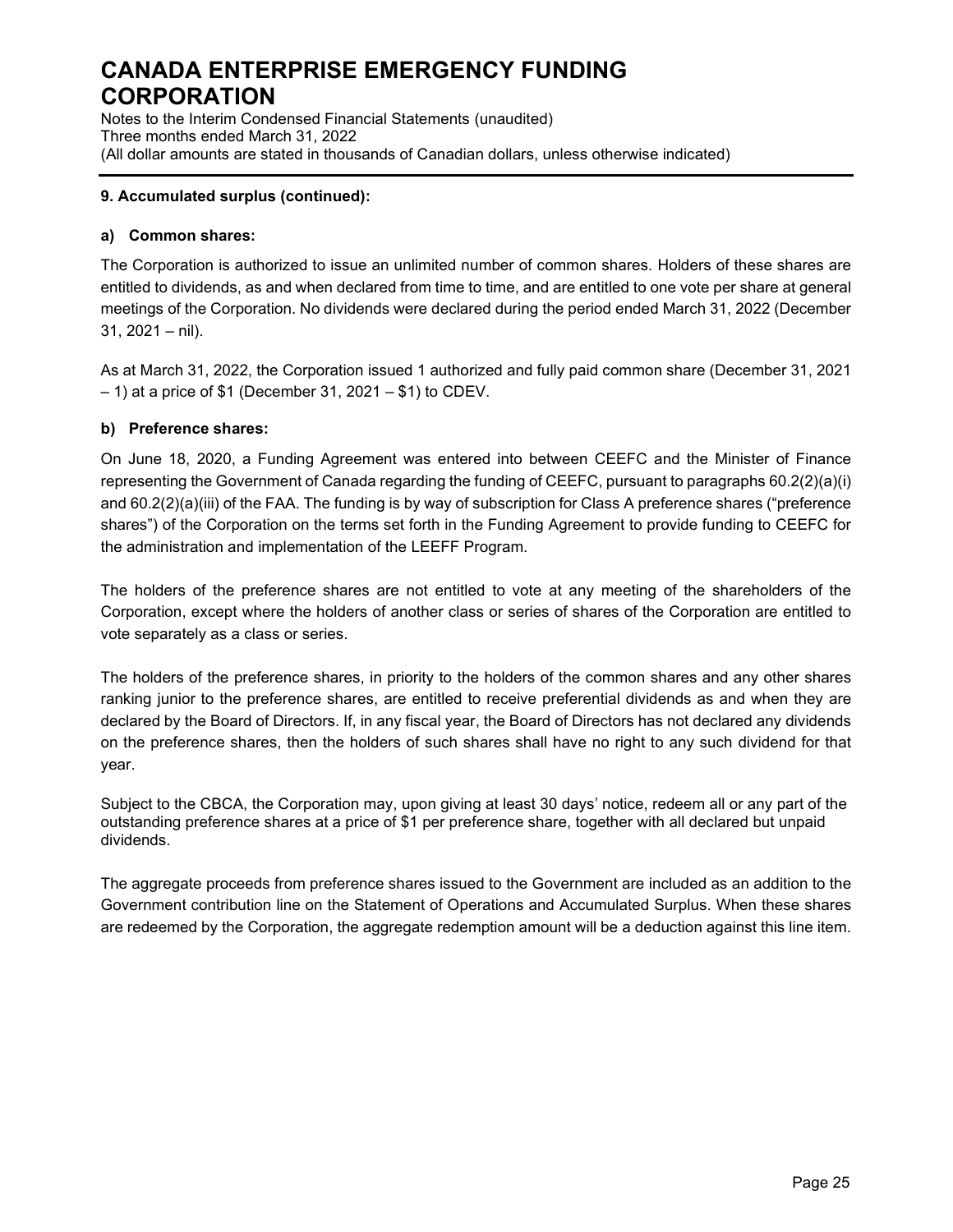Notes to the Interim Condensed Financial Statements (unaudited) Three months ended March 31, 2022 (All dollar amounts are stated in thousands of Canadian dollars, unless otherwise indicated)

### **9. Accumulated surplus (continued):**

Changes to the preference shares issued and outstanding is summarized below.

|                              |                            | March 31,2022 |                            | December 31, 2021 |           |
|------------------------------|----------------------------|---------------|----------------------------|-------------------|-----------|
|                              | <b>Number</b><br>of shares |               | <b>Number</b><br>of shares |                   |           |
|                              | (in 000's)                 | Amount        | (in 000's)                 |                   | Amount    |
| Balance, beginning of period | 3.090                      | \$3,090,000   | 200                        | \$                | 200,000   |
| Shares issued                |                            |               | 2,890                      |                   | 2,890,000 |
| Balance, end of period       | 3,090                      | \$3,090,000   | 3,090                      |                   | 3,090,000 |

### **10. Financial risk management:**

The nature of the Corporation's operations exposes the Corporation to risks that may have a material effect on cash flows, statement of operations and accumulated surplus. This note provides information about the Corporation's exposure to each of these risks as well as the Corporation's objectives, policies, and processes for measuring and managing them.

### **a) Credit risk:**

Credit risk is the risk of financial loss to the Corporation if counterparties do not fulfill their contractual obligations. The carrying amount of loans to borrowers represents the Corporation's maximum credit exposure. The Corporation attempts to mitigate this risk by requiring collateralization for its secured loan facilities. Collateralization is the security package provided to a counterparty's secured lenders alongside which the Corporation's secured facility is provided.

The Corporation's unsecured loan facilities have been made to borrowers with limited borrowing alternatives that are facing challenging financial circumstances. The Corporation issues these loans based on compliance with terms provided to the Corporation by the Minister of Finance. The Corporation does not undertake a full credit assessment of the borrower, nor does it lend money based on the borrower's ability to repay the loan. Instead, the Corporation issues these loans based on a number of other criteria, including the borrower's agreement to make efforts to minimize the loss of employment and to sustain its domestic business activities, as well as the borrower's ability to demonstrate a plan to return to financial stability. The Corporation's credit risk is therefore considered very high, and loans are monitored for indicators of impairment.

As at March 31, 2022, there were no loan balances which are past due or considered impaired (December 31, 2021 – nil). Therefore, no allowance for loan losses has been recorded on the financial statements.

### **b) Market risk:**

Market risk is the risk of financial loss from adverse movements in market prices including interest rates, credit spreads, equity prices, foreign exchange rates, and commodity prices.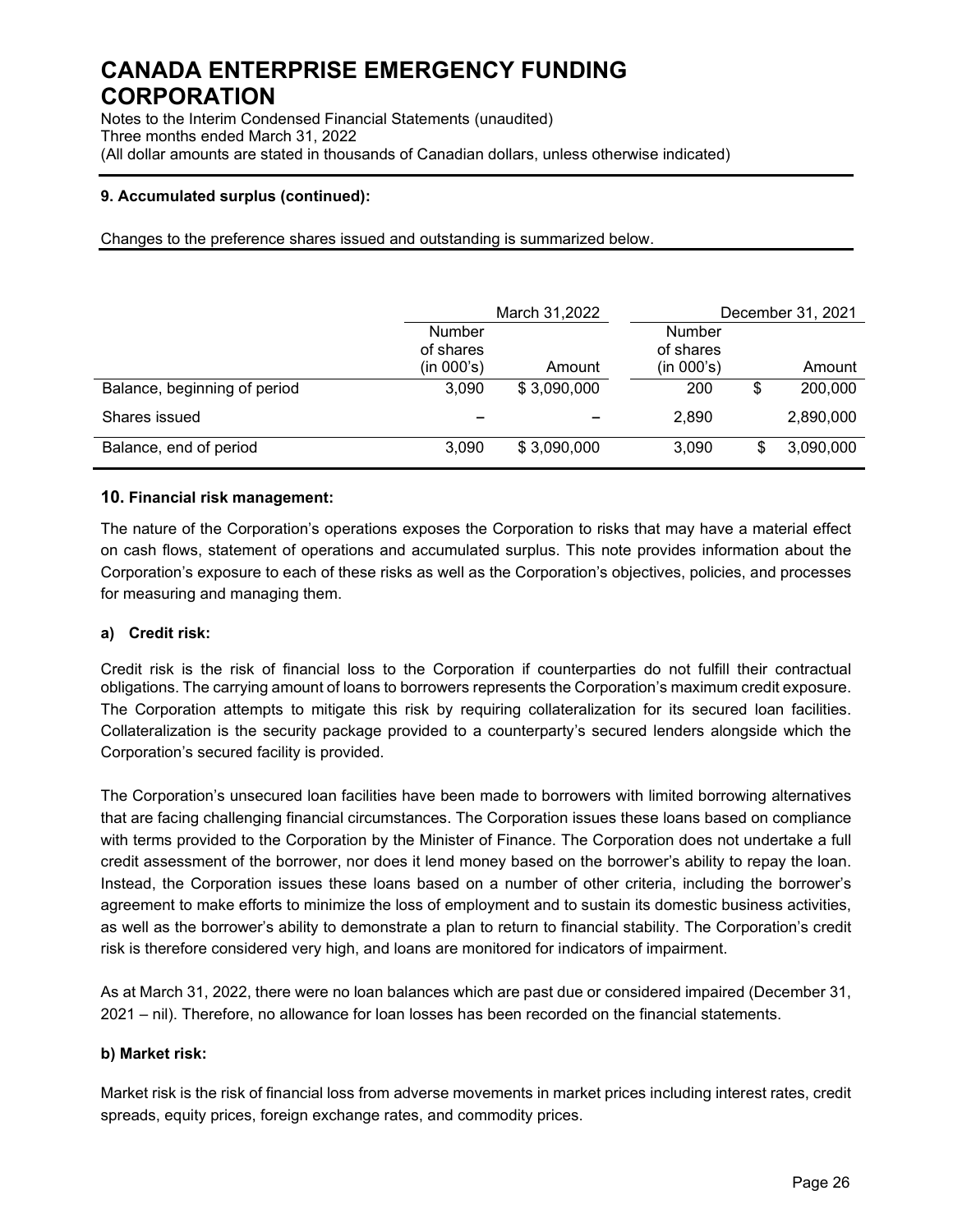Notes to the Interim Condensed Financial Statements (unaudited) Three months ended March 31, 2022 (All dollar amounts are stated in thousands of Canadian dollars, unless otherwise indicated)

### **10. Financial risk management (continued):**

CEEFC's secured loans are based on floating reference rates plus an applicable margin as determined by a borrower's existing secured lenders. Applicable margins are predetermined at the time of loan origination however fluctuations in interest rates which impact floating reference rates will impact CEEFC's interest income. CEEFC's unsecured loans are based on fixed interest rates and therefore not exposed to fluctuations.

The change in equity prices will affect the value of common shares and warrants held by the Corporation. Changes in market price of shares and warrants will impact the "fair value" of these instruments.

Changes in commodity prices will impact the credit risk of certain CEEFC borrowers which operate in the commodities sector, however CEEFC's operations do not have any exposure to commodity prices.

CEEFC has no exposure to foreign exchange risk since its loans and revenues are denominated in Canadian dollars.

### **c) Liquidity risk:**

Liquidity risk is the risk of having insufficient cash or collateral to meet financial obligations in a timely and costeffective manner. Liquidity risk arises from mismatched cash flows related to assets and liabilities and the inability to sell marketable securities to generate liquidity in a timely and cost-effective manner.

CEEFC manages its liquidity by issuing preference shares to the Government of Canada as required in accordance with the funding agreement to provide funding for the administration and implementation of the LEEFF program. CEEFC also holds cash and cash equivalents to fund its operations.

### **d) Fair value of financial instruments:**

The Corporation classifies fair value measurements using a fair value hierarchy that reflects the significance of the inputs used in making the measurements. The fair value hierarchy used has the following levels:

**Level 1:** Quoted prices (unadjusted) in active markets for identical assets or liabilities.

**Level 2**: Inputs other than quoted prices included within Level 1 that are observable for the asset or liability, either directly (i.e., as prices) or indirectly (i.e., derived from prices).

**Level 3:** Inputs for the asset or liability that are not based on observable market data (unobservable inputs).

#### **Valuation methods and assumptions**

#### **a) Equity securities**

The fair value of equity investments is based on quoted prices in active markets and has been classified as Level 1.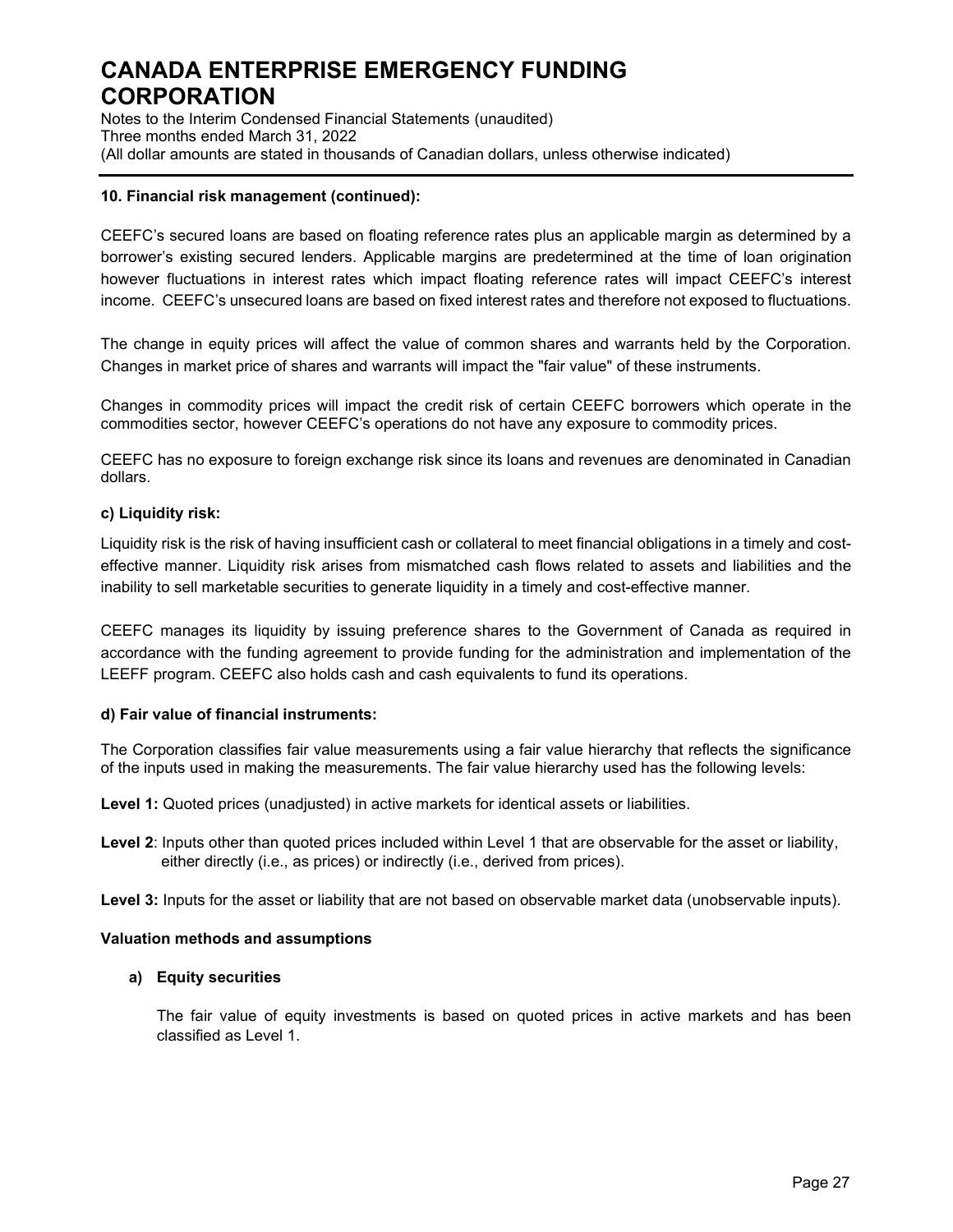Notes to the Interim Condensed Financial Statements (unaudited) Three months ended March 31, 2022 (All dollar amounts are stated in thousands of Canadian dollars, unless otherwise indicated)

### **10. Financial risk management (continued):**

### **b) Warrants**

The Air Transat warrants have been classified as a Level 3 due to the lack of traded options in the market, which result in using a significant and unobservable input for the warrant valuation – volatility and discount for lack of marketability (DLOM). The valuation model used to calculate the DLOM is the Finnerty put option pricing model, estimated based on the historical volatility. Historical volatility is considered as a level 3 inputs in option pricing. The fair value of the Air Transat warrants is valued based on the historical volatility, which was used as a proxy for the underlying asset's option implied volatility.

Transfers between levels of the fair value hierarchy are recognized at the end of the reporting period during which the change has occurred. There were no movements between levels in the fair value hierarchy during the period ended March 31, 2022.

#### **Fair Value Hierarchy for Assets and Liabilities Measured at Fair Value**

|                               |                          |   |                          |     |                          |    | As at          |
|-------------------------------|--------------------------|---|--------------------------|-----|--------------------------|----|----------------|
|                               |                          |   |                          |     |                          |    | March 31, 2022 |
|                               | Level 1                  |   | Level <sub>2</sub>       |     | Level 3                  |    | <b>Total</b>   |
| Assets measured at fair value |                          |   |                          |     |                          |    |                |
| Equity investments            | 523,095 \$               |   | $\blacksquare$           | \$. | $\overline{\phantom{0}}$ | S. | 523,095        |
| Warrants                      | $\overline{\phantom{a}}$ |   | $\overline{\phantom{a}}$ |     | 31.191                   |    | 31,191         |
|                               | 523,095                  | S | $\overline{\phantom{0}}$ |     | 31.191                   |    | 554,286        |

The following tables reconcile changes in fair value of all assets and liabilities measured at fair value using significant Level 3 unobservable inputs for the period ended March 31, 2022.

#### **Reconciliation of Changes in Fair Value for Level 3 Assets and Liabilities**

|                                         | <b>Fair value</b>           | Total -<br>Remeasureme<br><b>Movements</b><br>nt Gains |                  |          |              | <b>Transfers</b> |                                | Fair                             | Change in<br>unrealized<br>gains<br>(losses) |  |
|-----------------------------------------|-----------------------------|--------------------------------------------------------|------------------|----------|--------------|------------------|--------------------------------|----------------------------------|----------------------------------------------|--|
|                                         | as at<br>January 1,<br>2022 | (Losses)<br>arising during<br>the period               | <b>Purchases</b> |          | <b>Sales</b> | Into<br>Level 3  | Out of<br>Level 3              | value as<br>at March<br>31, 2022 | on<br>instruments<br>still held              |  |
| <b>Assets measured</b><br>at fair value |                             |                                                        |                  |          |              |                  |                                |                                  |                                              |  |
| Warrants                                | \$98,306                    | 15,099<br>\$                                           | \$<br>-          | \$82,214 |              | \$<br>-          | \$<br>$\overline{\phantom{0}}$ | \$31,191                         | \$<br>8,799                                  |  |
|                                         | \$98,306                    | 15,099<br>\$                                           | \$<br>-          | \$       | 82,214       | S<br>-           | -                              | \$<br>31,191                     | 8,799<br>\$                                  |  |